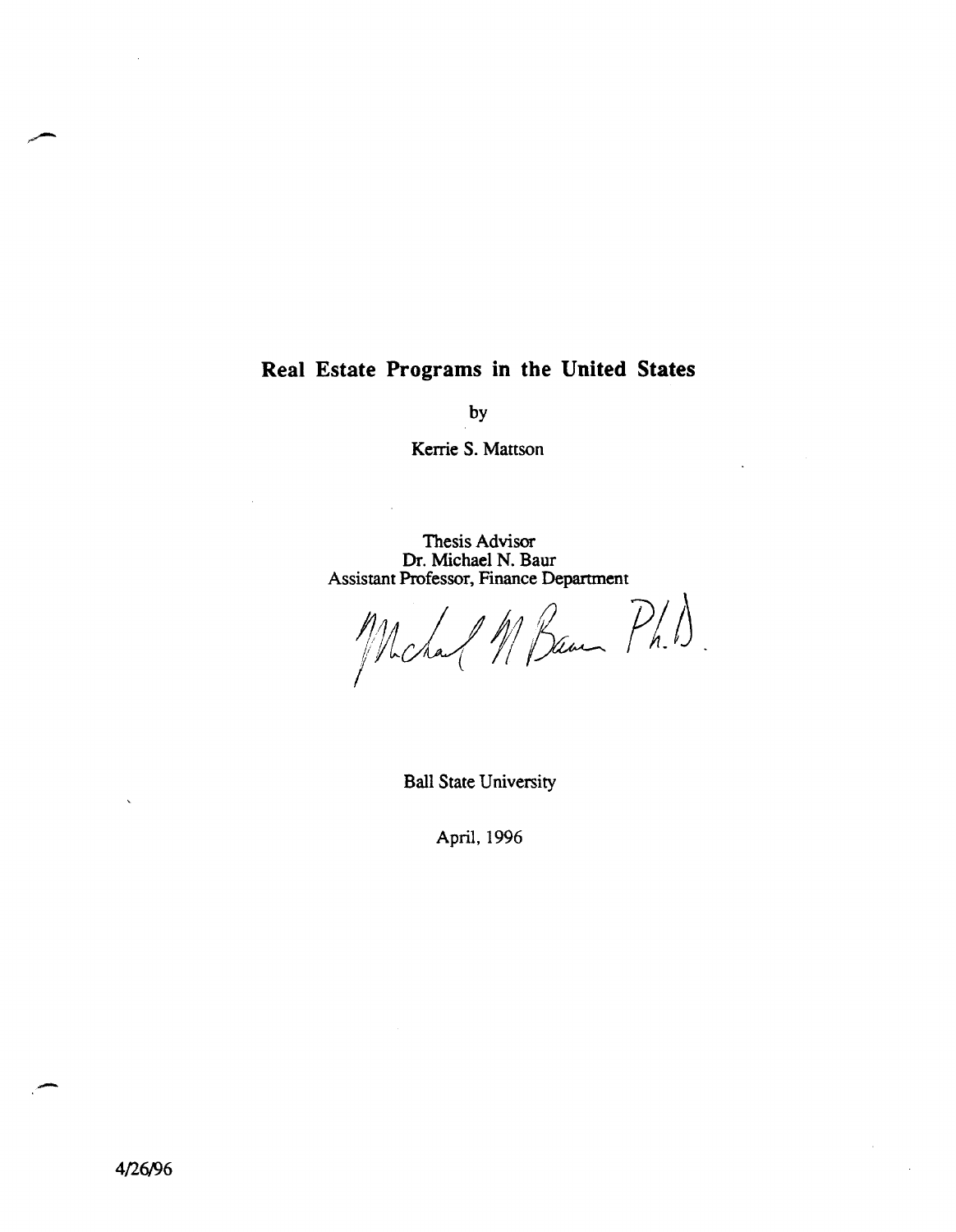

# - **Real Estate Programs in the United States**

#### Abstract

An evaluation of colleges and universities with real estate programs is presented in this paper. The schools have been divided up by state. Issues that are discussed include tuition, enrollment, selectivity, distribution, library holdings, accreditation, and types of degrees. Using the results of this paper, a comparison of United States colleges and universities can be made. The data is presented as information taken from the tables and exhibits created from the research findings. This type of information is a helpful tool for anyone trying to make a decision between different schools. It is not just for students who wish to attend one of them.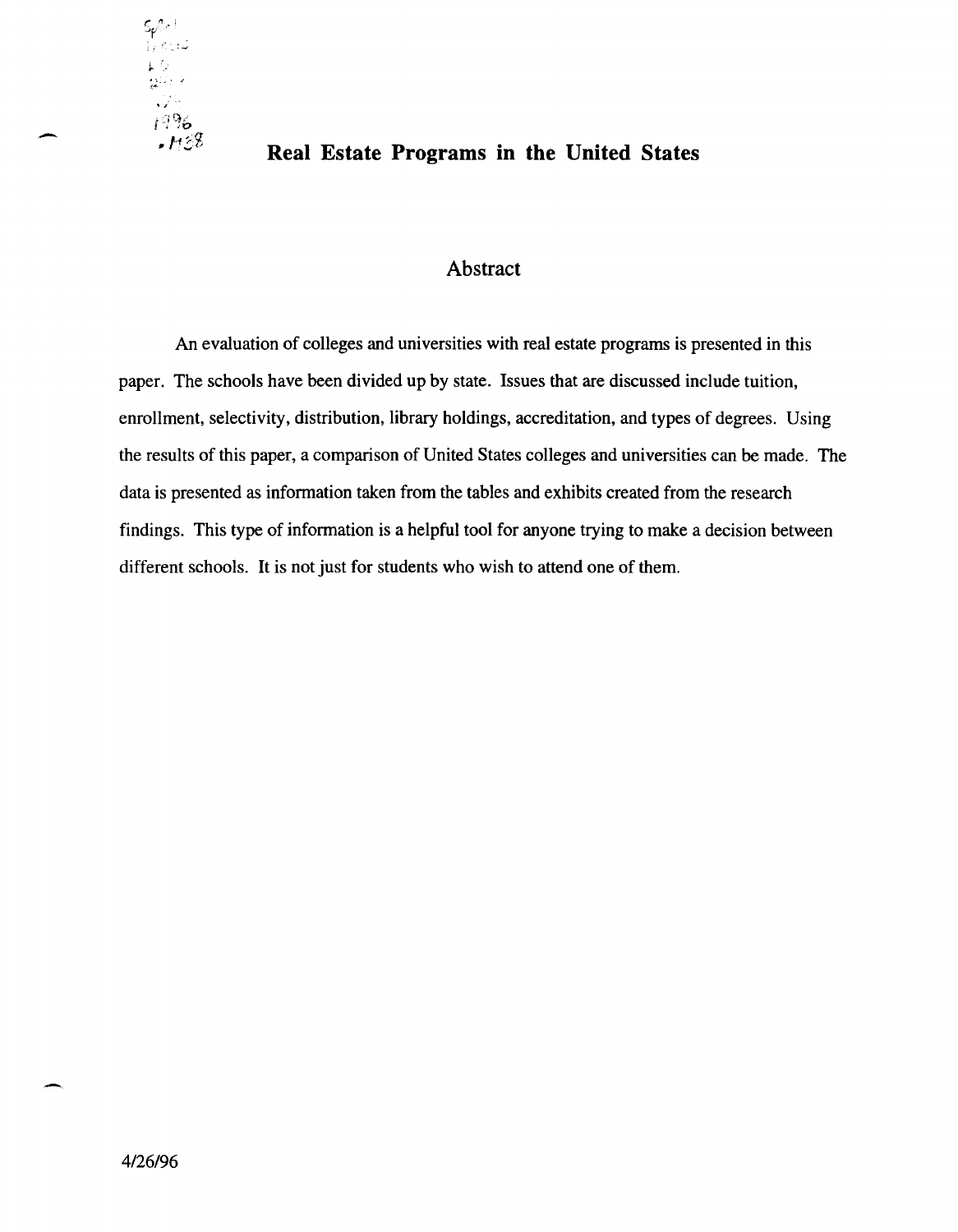#### Real Estate Programs in the United States

#### Introduction

-

This paper is a survey of real estate programs in the United States. The purpose of this research is to provide a listing of real estate programs, degrees awarded, locations, enrollments, total library holdings, tuition, admission selectivity, real estate journal collections, and accreditation. The people who will benefit most from this research include 1) students deciding among schools, 2) professionals in the real estate industry interested in what kind of real estate programs exist and the characteristics of the programs that supply labor to the real estate industry, 3) faculty wanting to survey the number and content of different schools, 4) individuals interested in resources for real estate research, 5) employers interested in hiring students from these colleges and universities, and 6) others interested in supporting real estate education.

The paper will discuss the description of the research findings in this study and then draw a conclusion.

#### Real Estate Programs

Table 1 is divided by state, and it identifies colleges and universities offering an Associate, Bachelor, Masters or Doctorate Degree in Real Estate in each state. The table also reveals whether the college or university is accredited by the American Assembly of Collegiate Schools of Business (AACSB). As shown in Exhibit 1, a geographical distribution of real estate programs has been compiled as a result of Table 1. California is the state with the most real estate programs. It has a total of ninety-seven. Most of these programs are those offering an Associate Degree. The state with the second highest number of programs is Texas with fifty-three. A majority of these programs are those offering an Associate Degree in real estate. Delaware, New Hampshire, Vermont, and Wyoming do not have a real estate program, and Alaska, Hawaii, and Montana have only one.

 $\overline{\phantom{0}}$ 

1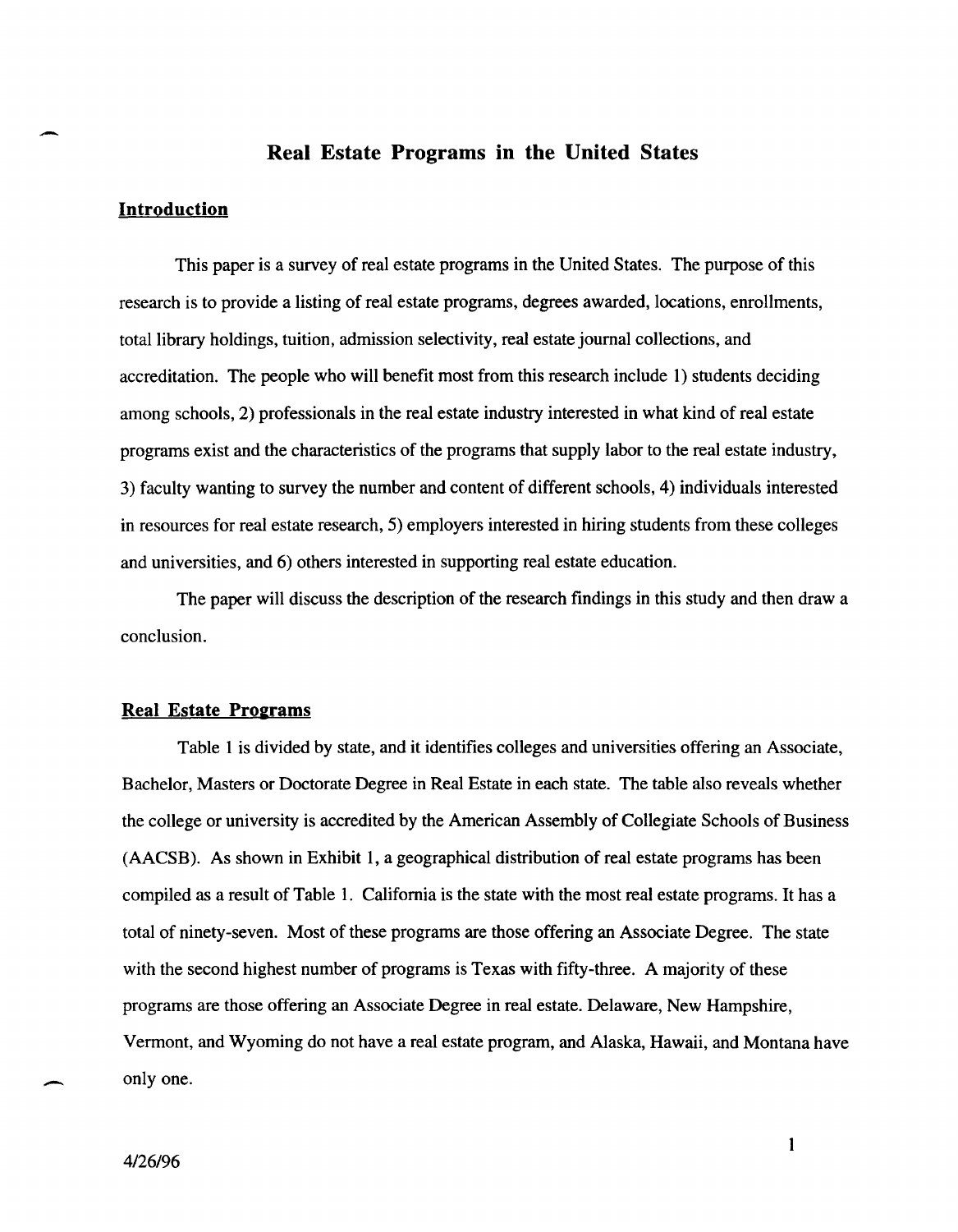#### Insert Exhibit 1 Here

#### Summary Statistics about U.S. Real Estate Proerams

The information in Table 2 shows the number of programs offering degrees in real estate, tuition plus room and board, library resources, and admissions selectivity. The total of all schools offering programs in real estate is five hundred and ten.<sup>1</sup> Approximately one out of four schools offering a program is accredited by AACSB. Tables 3,4, and 5 show the data supporting Table 2.

#### Insert Table 2 Here

The results of Table 3 identify the location, enrollment, programs offered, total library holdings, and in- and out-of-state tuition for schools that offer Masters or Doctorate Degrees in real estate. Ohio State University has the highest enrollment with 52,183 students. Educating only 8,213 students in real estate, the University of Denver has the smallest enrollment. The University of Michigan possesses the most library holdings with a total of 6,100,000. While Florida Atlantic University is at the bottom of the list with only  $560,712$  library holdings. The lowest tuition cost is at Georgia State University. For an in-state student, it is only \$1,199; and it is \$3,674 for an out-of-state student. The most expensive program is at Massachusetts Institute of Technology. The tuition there is \$19,000.

#### Insert Table 3 Here

The tuition plus room and board for real estate programs is presented in Table 4.2 The twenty most and least expensive universities offering programs are listed. The most expensive

 $\mathbf{1}$ A given college or university may offer more than one program.

2 Financial Aid is not taken into consideration.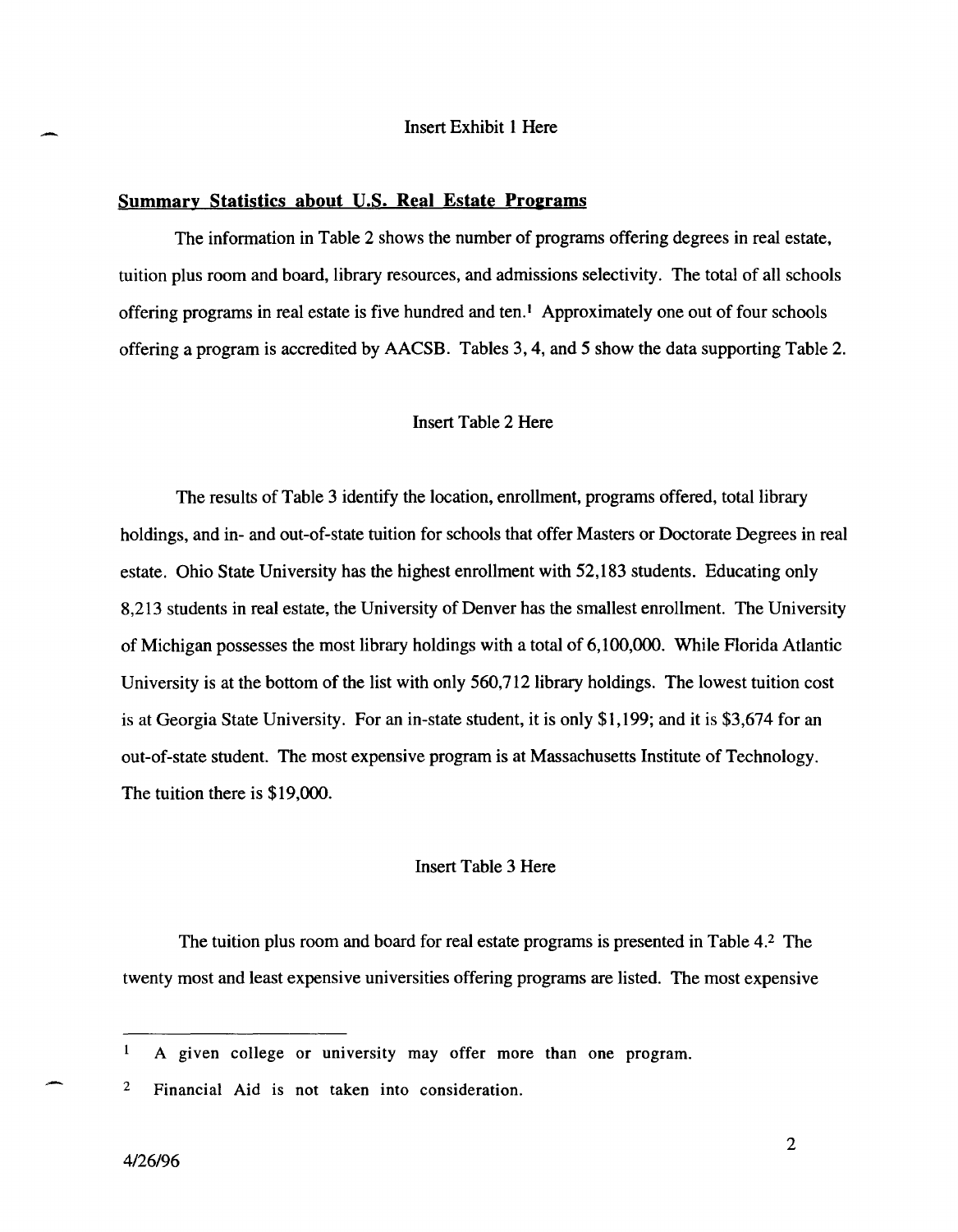tuition plus room and board is \$24,238 which is at the University of Pennsylvania. Fees of \$3,160 make the University of Texas at EI Paso the least expensive university.

#### Insert Table 4 Here

Table 5 presents the admission selectivity for real estate programs. The categories are most competitive, highly competitive, very competitive, competitive, least competitive, and not competitive.

In the most competitive category there is only one school that met the criteria, the University of Pennsylvania. In general, these colleges require high school rank in the top ten to twenty percent and grade averages of A to B+. Median freshman test scores at these colleges range from 625 to 800 for SAT I (derived by averaging the median verbal reasoning and mathematical reasoning scores) and 29 and above on the ACT. In addition, many of these colleges admit only a small percentage of those who apply—usually fewer than one third.

Four universities are listed in the highly competitive category. These four are the University of Florida, University of Missouri at Columbia, Penn State University, and University of Wisconsin at Madison. In general, these colleges require high school rank in the top twenty to twenty-five percent and grade averages of **B+** to B. Median freshman test scores at these colleges range from 575 to 625 for SAT I and 27 or 28 on the ACT. These schools generally accept between one third and one half of their applicants.

Eight schools are rated very competitive. In general, these colleges admit students whose averages are no less than a B- and who rank in the top thirty-five to fifty percent of their graduating class. These schools report test scores in the 525 to 575 range for SAT I and from 24 to 26 on the ACT. They generally accept between one half and three quarters of their applicants.

The competitive category is a broad one covering colleges that generally have median test scores between 450 and 525 on the SAT I and between 21 and 23 on the ACT. Some of the

3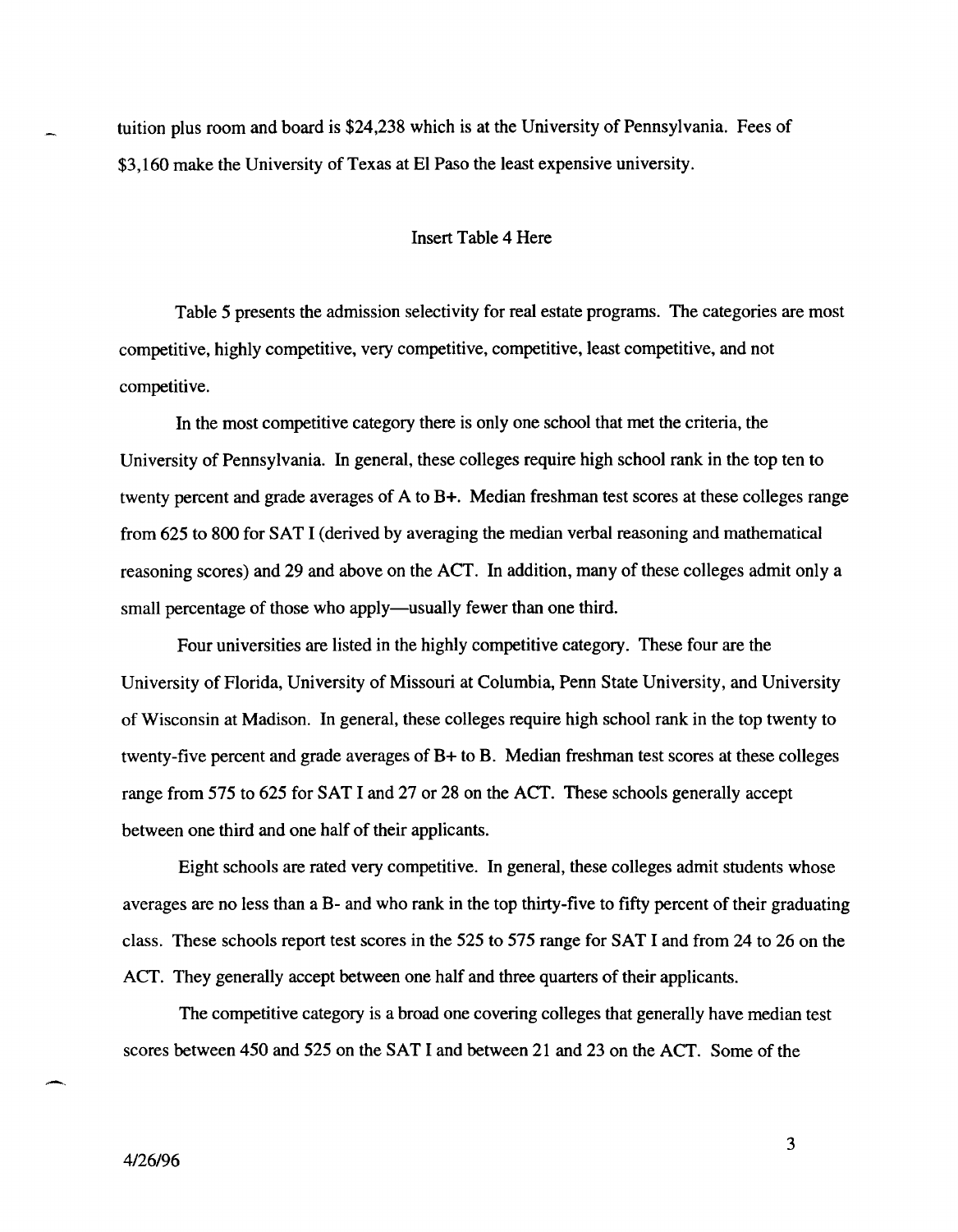schools require that students have high school averages of B- or better, although others state a minimum of C+ or C. Twenty schools are in the competitive category.

Included in the least competitive category are colleges with median test scores below 450 on the SAT I and below 21 on the ACT; some colleges that require entrance examinations but do not report median scores; and colleges that admit students with below C who rank in the top sixtyfive percent of their graduating class. Eleven schools are rated in the least competitive category.

Five schools are included in the not competitive category. Colleges in this category generally require only evidence of graduation from an accredited high school. In some cases, insufficient capacity may compel a college in this category to limit the number of students that are accepted.

#### Insert Table 5 Here

The results of Table 6 show the number of real estate collections at schools with real estate programs. The twenty schools with the most real estate journals are listed.

The University of Georgia has the most journals with a total of thirty-four, and the University of Florida has the second most number of journals with thirty-two. Although it is not revealed in the table, the two schools with the fewest journals were the University of Maine with two and New York University with one.

#### Insert Table 6 Here

The results of Table 7 show the number of degrees issued in real estate divided by gender. Florida State University had the highest number of Bachelor Degrees issued to men with a total of thirty-five. The most Bachelor Degrees issued to females was thirteen, and that was at Penn State University. The most Masters Degrees issued to men was 90 and to women was 15 both at New

..-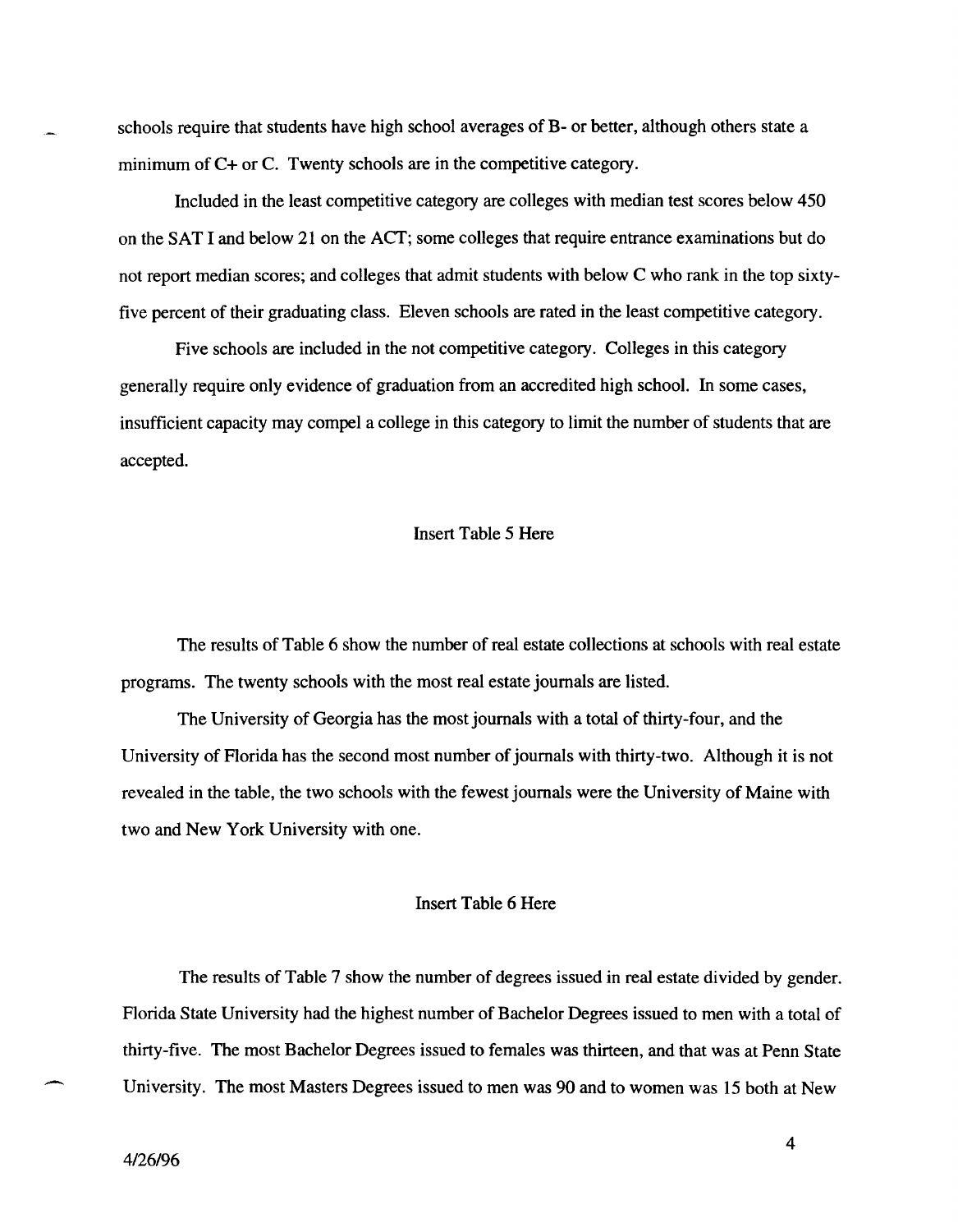York University. There was only one Doctorate Degree issued. It was issued to a man at Georgia State University. This table shows that there are significantly more degrees (both Bachelor and Masters) issued to men than to women.

#### Insert Table 7 Here

#### **Conclusion**

Using the results from this paper, some broad conclusions can be drawn. The first being that the larger and more populated a state is, the more real estate programs there are offered in that particular state. The assumption here is simply that the population is a key factor. The next general conclusion is concerning gender issues. There were more Associate and Bachelor Degrees issued to men than to women in every state that reported; and the only Doctorate Degree was also issued to a man. It is not apparent that sexism is an issue, but simply that desires of men and women differ in the area of real estate. The last conclusion is the correlation between tuition, selectivity, and library collections. These three seem to be positively related. A school in a more competitive category has higher tuition and more library holding. The opposite is also true. This is not a surprising statement. Although it may not hold true for every school, for the most part the correlation is positive.

-

5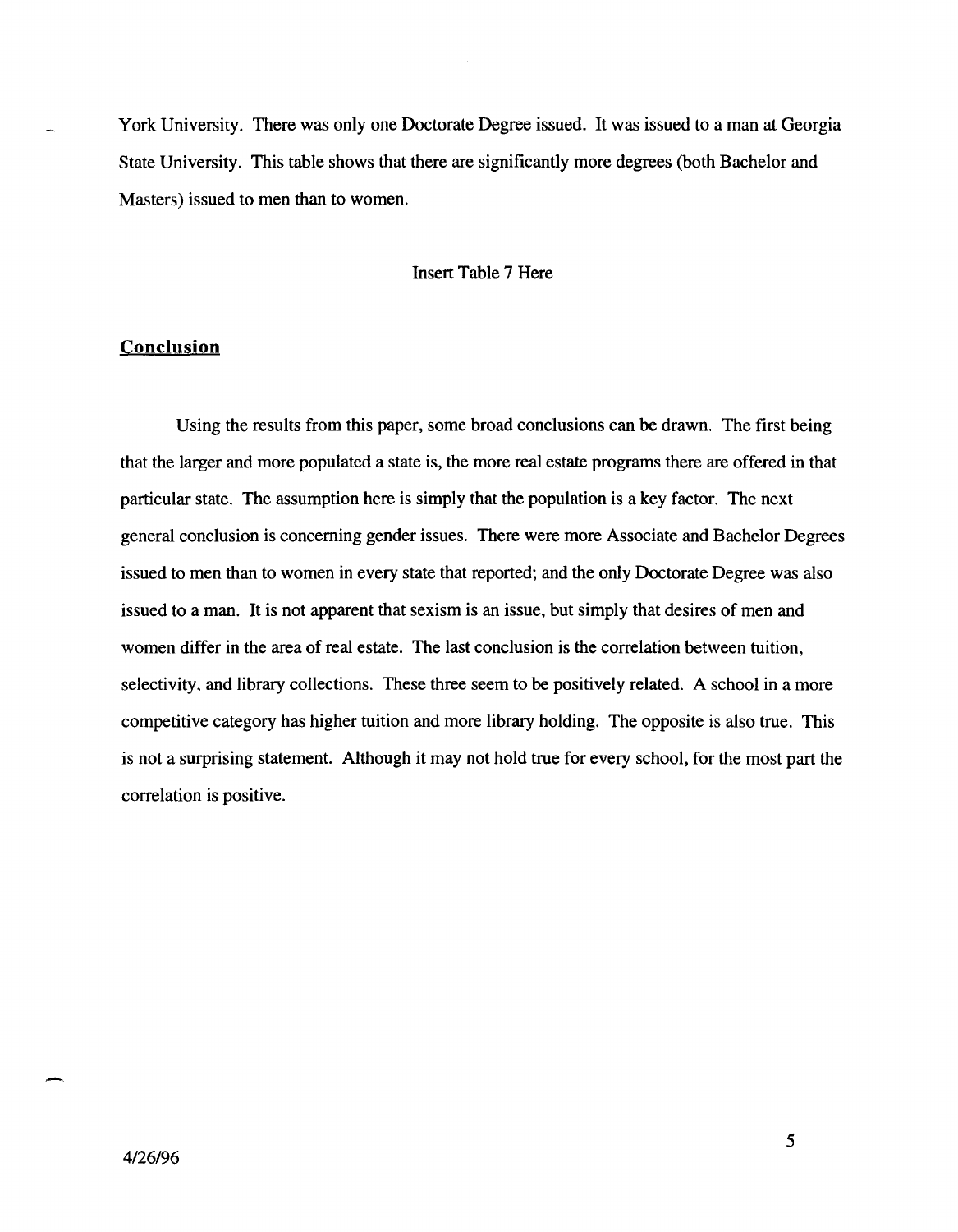#### **References**

American Assembly of Collegiate Schools of Business (AACSB), 1993, *Standards for Business Accreditation*  (revised April 20, 1993).

American Assembly of Collegiate Schools of Business, 1993-1994, *AA CSB Membership Directory.* 

American Council on Education, 1993, 14th Edition, *American Universities and Colleges.* 

*ABIIINFORM User Guide,* 1994, (Louisville, KY: Data Courier Inc.).

*Barron's Profiles of American Colleges,* 1995, 20th Edition (New York, N.Y.: Barron's Educational Series Inc.).

National Center for Educational Statistics, 1993, *Digest of Education Statistics,* Office of Educational Research and Improvement, U.S. Department of Education.

Online Computer Library Center (OCLC), 1995.

*Peterson's Guide to Two-Year Colleges:* 1995, 25th Edition, (Princeton, N.J.: Peterson's Guides Inc.).

*Peterson's Guide to Four-Year Colleges:* 1995, 25th Edition, (Princeton, N.J.: Peterson's Guides Inc.).

Peterson's Graduate Programs in Business, Education, Health, and Law, 1993, 27th Edition (Princeton, N.J.: Peterson's Guides Inc.).

*Peterson's Gradline,* 1995, (Newton Falls, MA: SilverPlatter Information Inc.).

*Peterson's Register of Higher Education,* 1994, Seventh Edition, (Princeton, N.J.: Peterson's Guides Inc.).

*The College Blue Book: Degrees offered by College and Subject, 1993, 24th Edition (New York, N.Y.: Macmillan).* 

*Ulrich's 1nternational Periodical Directory,* 1994, 32nd Edition (New York, N.Y.: Bowker Inc.).

*The Official Guide to MBA Programs,* 1992-94 *Edition,* (Princeton, N.J.: Educational Testing Service).

*The Directory of Real Estate Development and Related Educational Programs, 1994, 5th Edition (Washington, D.C.: The Urban La* Institute).

-.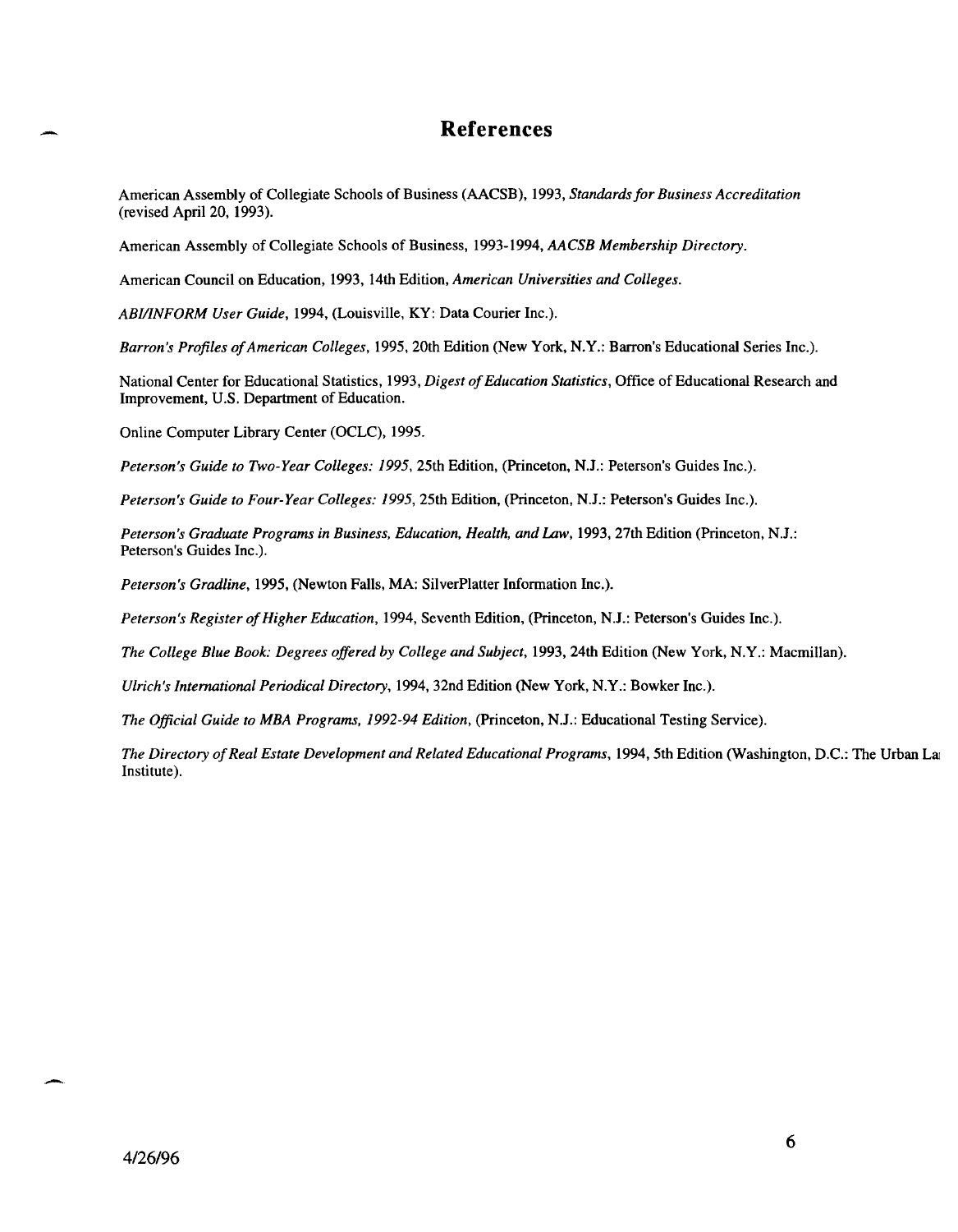#### Table 2

#### Summary Statistics about U.S. Real Estate Programs

|                                 | All Schools<br>Offering<br>Real<br>Estate | Bachelor's<br>in<br>Real<br>Estate | Masters or<br>Ph.D. in<br>Real<br>Estate | Associate<br>Degree in<br>Real<br>Estate | Certificate<br>in<br>Real<br>Estate |
|---------------------------------|-------------------------------------------|------------------------------------|------------------------------------------|------------------------------------------|-------------------------------------|
|                                 |                                           |                                    |                                          |                                          |                                     |
| Number of Programs              | 510                                       | 114                                | 47                                       | 352                                      | 133                                 |
| Percentage Accredited by AACSB  | 22.5%                                     | 66.7%                              | 91.5%                                    | $1.4\%$                                  | 12.8%                               |
| Tuition, Room & Board:          |                                           |                                    |                                          |                                          |                                     |
| Average                         | \$7,599                                   | \$7,599                            | \$8,281                                  | \$7,989                                  | \$7,989                             |
| Minimum                         | \$3,160                                   | \$3,160                            | \$3,808                                  | \$7,989                                  | \$7,989                             |
| Maximum                         | \$24,238                                  | \$24,238                           | \$24,238                                 | \$7,989                                  | \$7,989                             |
| Number of Reporting Schools     | 49                                        | 49                                 | 16                                       |                                          |                                     |
| Library Resources:              |                                           |                                    |                                          |                                          |                                     |
| Average # of Insurance Journals | 19                                        | 19                                 | 21                                       | 20                                       | 16                                  |
| Minimum                         |                                           | 8                                  | 3                                        | 5                                        |                                     |
| Maximum                         | 34                                        | 34                                 | 34                                       | 27                                       | 30                                  |
| Number of Reporting Schools     | 101                                       | 73                                 | 46                                       | 7                                        | 10                                  |
| Admissions Selectivity:         |                                           |                                    |                                          |                                          |                                     |
| Most Competitive (MC)           |                                           | 1                                  |                                          |                                          |                                     |
| Highly Competitive (HC)         |                                           | 4                                  | 3                                        |                                          |                                     |
| Very Competitive (VC)           | 8                                         | 8                                  | 3                                        |                                          |                                     |
| Competitive (C)                 | 20                                        | 20                                 | 7                                        |                                          |                                     |
| Less Competitive (LC)           | 11                                        | 11                                 | 2                                        |                                          |                                     |
| Not Competitive (NC)            | 5                                         | 5                                  | $\bf{0}$                                 |                                          |                                     |
| Number of Reporting Schools     | 49                                        | 49                                 | 16                                       |                                          |                                     |

Data Sources: American Assembly of Collegiate Schools of Business (1993-1994), Baur, Zivney and Wells (1995), *Barron's Profiles of American Colleges* (1995), *Peterson's Guide to Two-Year Colleges* (1995), *Peterson's Guide to Four-Year Colleges (1995).* 

-

-

7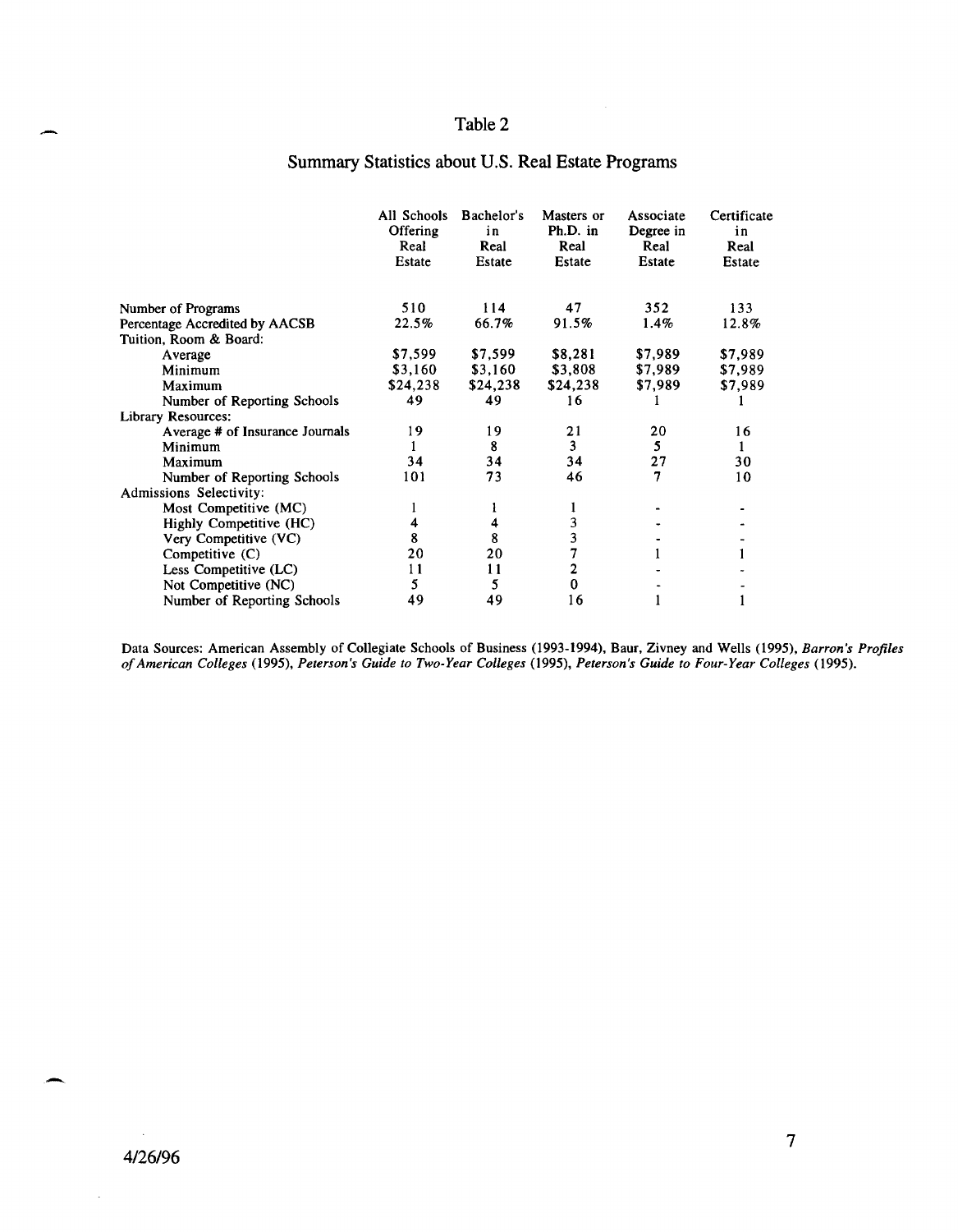### Table 3 Masters and Doctorate Programs in Real-Estate

#### Panel 1: Individual Programs:

| School                                      | Location              | University<br>Enrollment | MBA Option (MBA),<br>Doctorate (PhD)<br>Programs Offered | Total<br>Library<br><b>Holdings</b> | In-state<br>(Out-of-state)<br><b>Tuition</b> |
|---------------------------------------------|-----------------------|--------------------------|----------------------------------------------------------|-------------------------------------|----------------------------------------------|
| Arizona State U                             | Temple, AZ            | 43,635                   | <b>MBA</b>                                               | 2,700,000                           | \$1,844                                      |
| California St U-Los Angeles Los Angeles, CA |                       | 19,403                   | <b>MBA</b>                                               | 1,100,000                           | ( \$7,350)<br>\$1,565                        |
| California St U-Sacramento                  | Sacramento, CA        | 24,468                   | <b>MBA</b>                                               | 806,455                             | ( \$4,517)<br>\$1,674<br>( \$7,332)          |
| Cornell U                                   | Ithaca, NY            | 18,450                   | <b>MBA</b>                                               | 5,600,000                           | \$18,202                                     |
| Depaul                                      | Chicago, IL           | 16,499                   | <b>MBA</b>                                               | 615.019                             | \$5,862                                      |
| Duquesne U                                  | Pittsburgh, PA        | 8,359                    | <b>MBA</b>                                               | 626,184                             | \$4,764                                      |
| Florida Atlantic U                          | Boca Raton, FL        | 14,778                   | <b>MBA</b>                                               | 560,712                             | \$1,944                                      |
| George Washington U                         | District of Columbia  | 16,293                   | <b>MBA</b>                                               | 1,600,000                           | $($ \$6,498 $)$<br>\$13,554                  |
| Georgia St U                                | Atlanta, GA           | 24,101                   | MBA, Doctorate                                           | 1,600,000                           | \$1,199<br>( \$3,674)                        |
| Indiana U                                   | Bloomington, IN       | 36,076                   | MBA, Doctorate                                           | 5,200,000                           | \$3,401                                      |
| Mass Institute Of Tech                      | Cambridge, MA         | 9,798                    | <b>MBA</b>                                               | 2,200,000                           | ( \$9,314)<br>\$19,000                       |
| Middle Tennessee St U                       | Murfreesboro, TN      | 16,780                   | <b>MBA</b>                                               | 564,952                             | \$2,046                                      |
| Ohio St U                                   | Columbus, OH          | 52,183                   | <b>MBA</b>                                               | 4,600,000                           | ( \$5,648)<br>\$4,266                        |
| Penn St U                                   | Univ. Park, PA        | 38,446                   | <b>MBA</b>                                               | 2,300,000                           | (\$11,082)<br>\$5,388                        |
| San Diego St U                              | San Diego, CA         | 30,369                   | <b>MBA</b>                                               | 1,000,000                           | (\$10,806)<br>\$1,742                        |
|                                             |                       |                          |                                                          |                                     | $($ \$5,678)                                 |
| St Cloud St U                               | St. Cloud, NM         | 16,047                   | <b>MBA</b>                                               | 767,723                             | \$1,752<br>(\$2,400)                         |
| Temple U                                    | Philadelphia, PA      | 27,736                   | MBA, Doctorate                                           | 2,100,000                           | \$6,018                                      |
| Texas Tech U                                | Lubbock, TX           | 24,215                   | <b>MBA</b>                                               | 2,700,000                           | $($ \$8,082)<br>\$1,924                      |
|                                             |                       |                          |                                                          |                                     | (55, 188)                                    |
| U Of Alabama                                | Tuscaloosa, AL        | 18,784                   | <b>MBA</b>                                               | 1,900,000                           | \$2,172                                      |
| U Of California                             | Berkeley, CA          | 30,622                   | <b>MBA</b>                                               | 7,000,000                           | $($ \$5,424 $)$<br>\$4,006                   |
|                                             |                       |                          |                                                          |                                     | (\$11,705)                                   |
| U Of Cincinnati                             | Cincinnati, OH        | 17,931                   | <b>MBA</b>                                               | 1,800,000                           | \$5,688                                      |
| U Of Connecticut                            | Storrs, CT            | 18,399                   | <b>MBA</b>                                               | 1,800,000                           | (\$11,160)<br>\$5,036                        |
| U Of Denver                                 | Denver, CO            | 8,213                    | <b>MBA</b>                                               | 1,200,000                           | (\$11,876)<br>\$14,364                       |
| U Of Georgia                                | Athens, GA            | 28,493                   | <b>MBA</b>                                               | 2,700,000                           | \$2,250                                      |
| <b>U</b> Of Illinois                        | Urbana- Champaign, IL | 35,815                   | <b>MBA</b>                                               | 6,000,000                           | ( \$5,940)<br>\$4,046                        |
| U Of Michigan                               | Ann Arbor, MI         | 36,626                   | <b>MBA</b>                                               | 6,100,000                           | (\$9,578)<br>\$7,813<br>(\$15,975)           |

ж,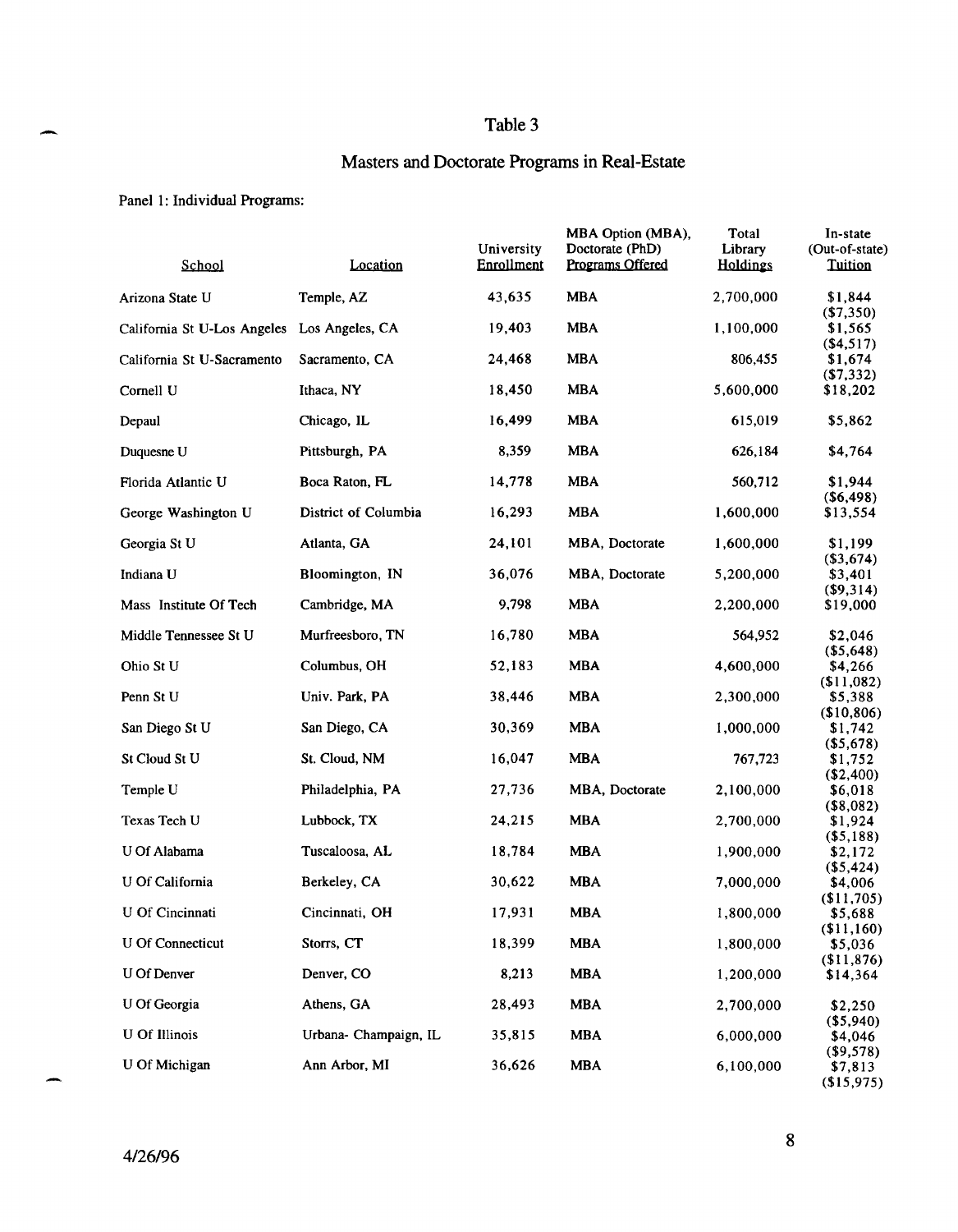| U Of New Orleans           | New Orleans, LA  | 16,308 | <b>MBA</b>     | 581,667   | \$2,362                             |
|----------------------------|------------------|--------|----------------|-----------|-------------------------------------|
| U Of North Texas           | Denton, TX       | 26,433 | <b>MBA</b>     | 1,100,000 | $($ \$5,154 $)$<br>\$1,898          |
| U Of Pennsylvania          | Philadelphia, PA | 22,418 | <b>MBA</b>     | 3,500,000 | $($ \$5,162)<br>\$18,662            |
| <b>U Of South Carolina</b> | Columbia, SC     | 26,138 | <b>MBA</b>     | 2,500,000 | \$3,048                             |
| U Of Southern California   | Los Angeles, CA  | 27,353 | <b>MBA</b>     | 2,700,000 | $($ \$6,096)<br>\$13,640            |
| <b>U</b> Of Texas          | Arlington, TX    | 24,727 | <b>MBA</b>     | 1.500.000 | \$4,224                             |
| U Of Wisconsin             | Madison, WI      | 43,196 | MBA, Doctorate | 5,300,000 | $($ \$8,928)<br>\$3,530             |
| Virginia Commonwealth U    | Richmond, VA     | 21,939 | <b>MBA</b>     | 935,000   | (\$10,666)<br>\$4,273               |
| Wichita St U               | Wichita, KS      | 15,120 | <b>MBA</b>     | 938.817   | (\$10,291)<br>\$1,466<br>( \$4,202) |

Panel 2: Student and Programs Profile (for 1992-93 school year):

Number of master's degrees awarded: 271 (11 schools reporting)

Number of doctoral degrees awarded: 5 (2 schools reporting)

Number of matriculated graduate students: 552 (11 schools reporting)

Percentage of women in graduate real-estate programs: 22 percent (10 schools reporting; 108 of 486 students)

Percentage of graduate students attending full-time: 42 percent (10 schools reporting; 204 of 486 students)

Percentage of Asian American graduate real-estate students: 4.2 percent (9 schools reporting; 19 of 455 students)

Percentage of African American graduate real-estate students: 2.6 percent (9 schools reporting; 12 of 455 students)

Percentage of Hispanic American graduate real-estate students: 3.1 percent (9 schools reporting; 14 of 455 students)

Percentage of Native American graduate real-estate students: 0.2 percent (9 schools reporting; 1 of 455 students)

Percentage of minority students in graduate real-estate programs: 11 percent (10 schools reporting; 54 of 486 students)

Percentage of foreign students in graduate real-estate programs: 8.4 percent (9 schools reporting; 38 of 455 students)

Data Sources: American Council on Education (1993), *The College Blue Book: Degrees Offered by College and Subject (1993), Peterson's Graduate Programs in Business, Education, Health, and Law* (1993), Peterson's Gradline (1995), *Peterson's Register of Higher Education (1994).* 

-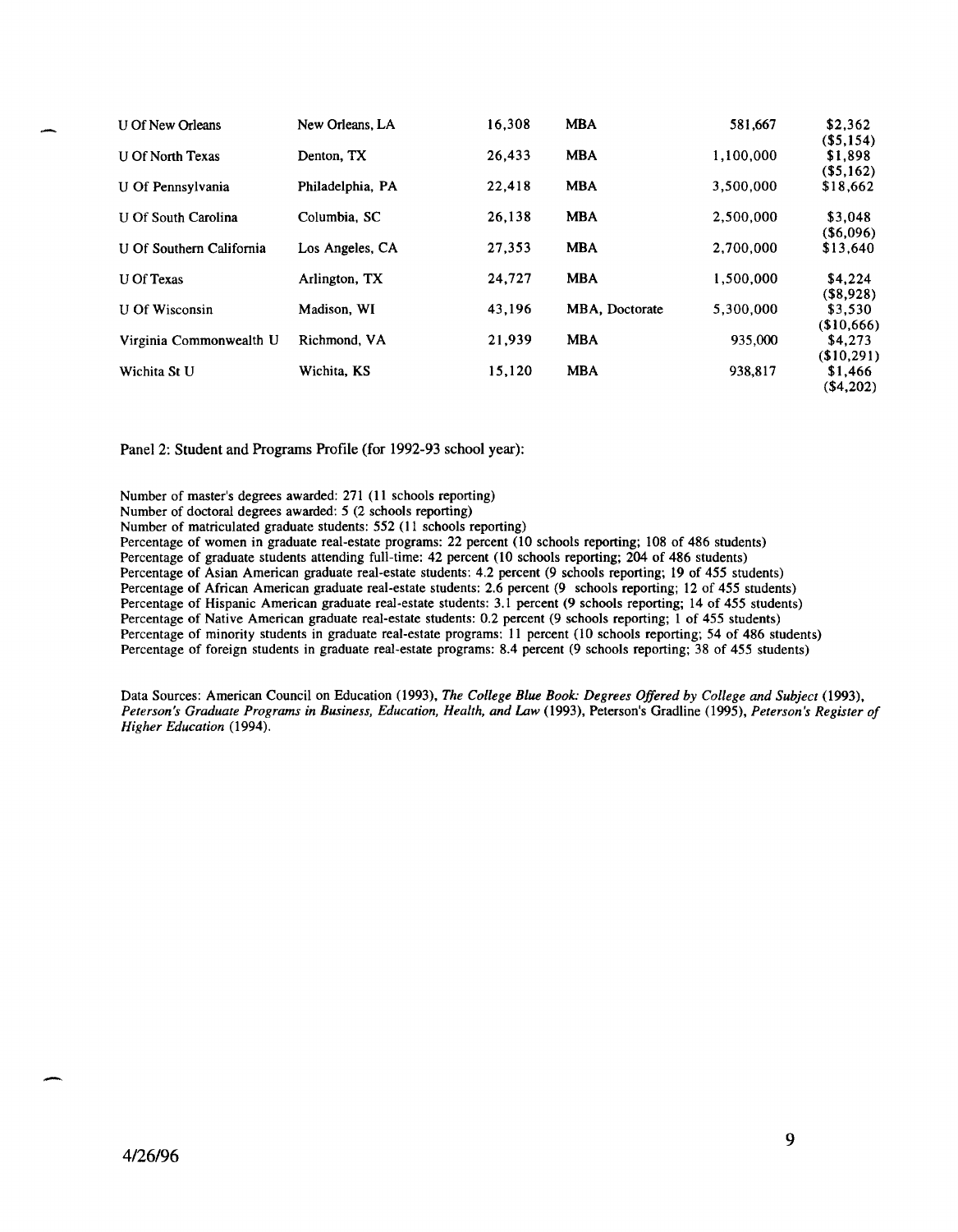



Note: Of the 49 schools that report tuition, room and board fees in the "the College Blue book," the twenty with the highest and lowest tuition, room and board are:

#### Most Expensive Programs:

| U of Pennsylvania          | 24.238 |
|----------------------------|--------|
| U of Miami                 | 22,107 |
| U of Denver                | 19.290 |
| Southern Methodist U       | 18.520 |
| Pace University            | 15.540 |
| Schreiner College          | 14.320 |
| Columbia Coll              | 11,995 |
| Temple U Philadelphia      | 10.281 |
| U of Connecticut, Stores   | 9.168  |
| Penn State U               | 8,752  |
| U of Cincinnati            | 7.989  |
| San Francisco St U         | 7.292  |
| California St U-Northridge | 7.122  |
| Shippensburg U             | 7.052  |
| Western Michigan U         | 6.820  |
|                            |        |

Data Source: *Barron's Profiles of American Colleges (1995).* 

#### Least Expensive Programs:

| U of Hawaii-Manoa           | 5,626 |
|-----------------------------|-------|
| U of Texas-Arlington        | 5,549 |
| Florida Atlantic U          | 5.525 |
| U of Oklahoma               | 5,427 |
| Dyke College                | 5.200 |
| California St U-Los Angeles | 4.940 |
| Eastern Kentucky U          | 4.840 |
| Franklin U                  | 4.621 |
| Morehead State U            | 4,600 |
| Arkansas State U            | 4,250 |
| U of Houston-Downtown       | 4.034 |
| Northeast Louisiana U       | 3.906 |
| Texas A&M U                 | 3,808 |
| Christopher Newport U       | 3,196 |
| U of Texas-El Paso          | 3.160 |
|                             |       |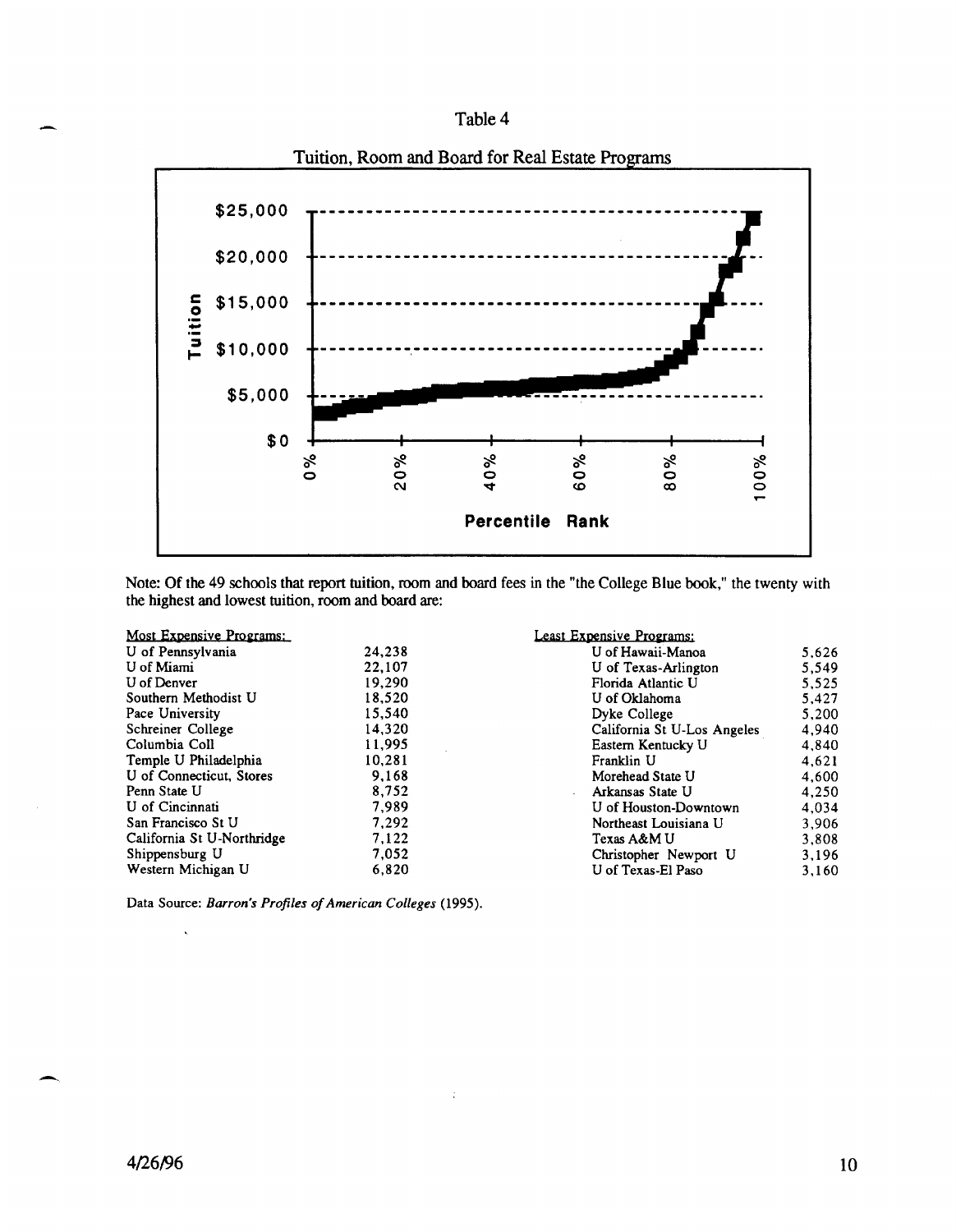



Note: Of the 49 schools that offer real estate programs and report data to compute the selectivity of their admissions, the 13 schools with the highest admissions selectivity rankings are:

Most Competitive: U. of Pennsylvania

Highly Competitive: U of Florida U of Missouri-Columbia Penn State U U of Wisconsin-Madison

Very Competitive: Florida State U U of Miami Indiana U-Bloomington Mississippi State U U of Oklahoma Southern Methodist U California St U-Los Angeles U of Denver

Data Source: *Barron's Profiles of American Colleges (1995).*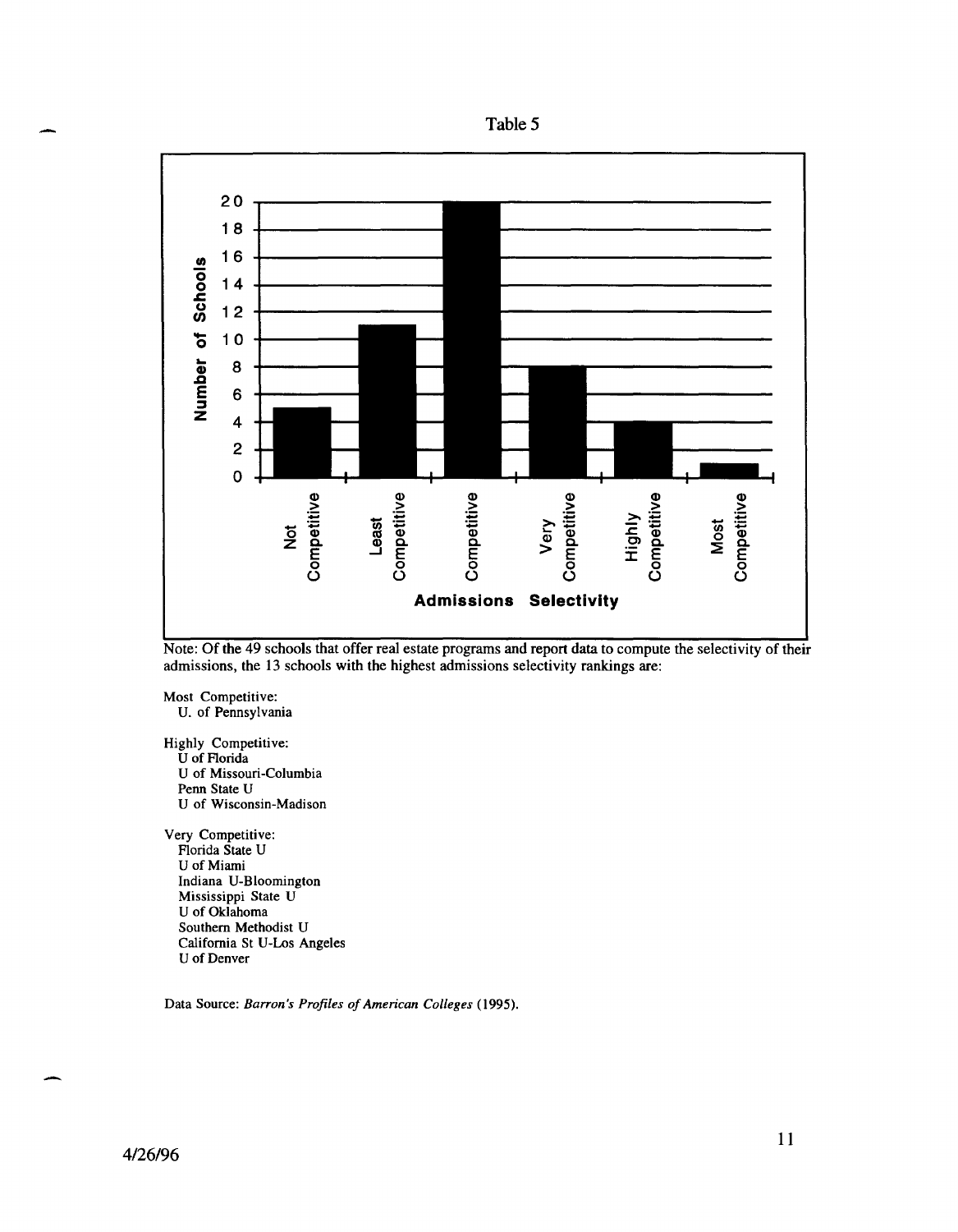





Note: Of the 101 schools that offer real estate programs and report their real estate journal collections on the Online Computer

|           | Library Center (OCLC), the 20 schools with the most insurance journals are: |                                |
|-----------|-----------------------------------------------------------------------------|--------------------------------|
|           | <u>School</u>                                                               | Number of Real Estate Journals |
|           | U of Georgia                                                                | 34                             |
|           | U of Florida                                                                | 32                             |
|           | U of Texas-Austin                                                           | 30                             |
|           | U of California-Los Angeles                                                 | 30                             |
|           | California St U-Los Angeles                                                 | 30                             |
|           | U of Kentucky                                                               | 29.                            |
|           | Texas A&M U                                                                 | 28                             |
|           | Indiana U-Bloomington                                                       | 28                             |
|           | Florida Atlantic U                                                          | 28                             |
|           | U of Cincinnati-Raymond Walters                                             | 27                             |
|           | U of Cincinnati                                                             | 27                             |
|           | U of Arkansas                                                               | 27                             |
|           | Memphis State U                                                             | 26                             |
|           | Arizona State U                                                             | 26                             |
|           | Georgia St U                                                                | 25                             |
|           | Florida State U                                                             | 25                             |
|           | Florida Comm Coll-Jacksonville                                              | 25                             |
| $\bullet$ | California St U-Hayward                                                     | 25                             |
|           | U of Alabama                                                                | 24                             |
|           | Appalachian State U                                                         | 24                             |
|           |                                                                             |                                |

Data Source: Online Computer Library Center (OCLC).

-

,-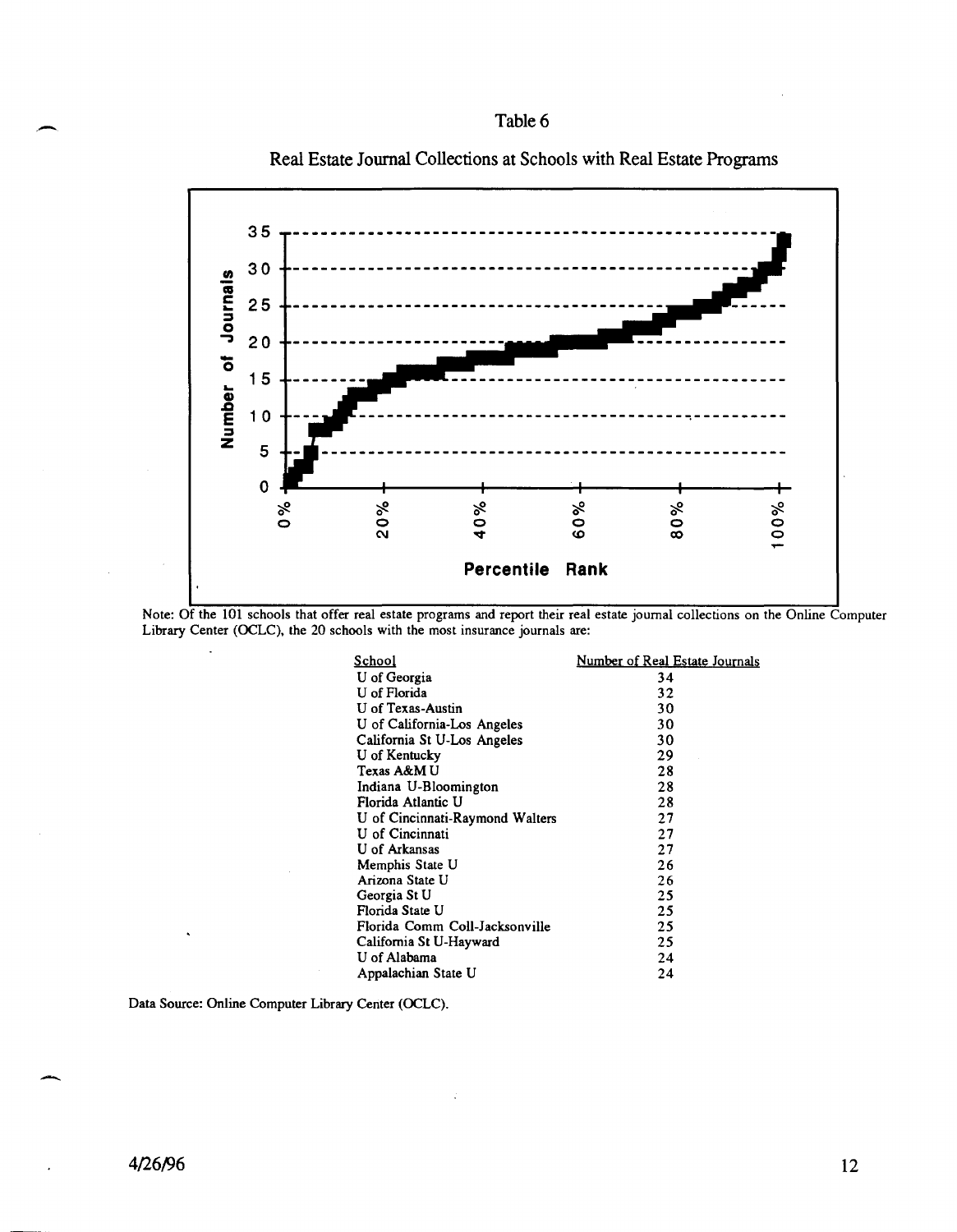#### Table 7





Note: Of the 69 schools that offer real estate programs and report the number of degrees issued to the Department of Education, the 20 schools with the most bachelors and masters degrees issued are:

| <b>BACHELOR DEGREES</b>  | Women | Men | <b>MASTER DEGREES</b>         | Women | Men |
|--------------------------|-------|-----|-------------------------------|-------|-----|
| Florida State U          | 5     | 35  | New York U                    | 15    | 90  |
| Ohio U                   | 9     | 28  | MA Institute of Tech          |       | 30  |
| U of Georgia             | 10    | 23  | Texas A&M U                   | 2     | 27  |
| Penn State U             | 13    | 23  | U of Wisconsin-Madison        | 2     | 26  |
| U of Missouri-Columbia   | 10    | 22  | Georgia St U                  | 9     | 18  |
| U of Cincinnati          | 3     | 20  | Nova University-Ft Lauderdale |       | 14  |
| U of Wisconsin-Madison   | 5     | 20  | John Hopkins U                | 8     | 14  |
| Arizona State U          | 5     | 18  | U of Pennsylvania             |       | 11  |
| U of Wisconsin-Milwaukee | 9     | 18  | American U                    |       | 9   |
| Temple U-Philadelphia    | 12    | 17  | Northwestern U                |       | 8   |
| Georgia St U             | 6     | 17  | National U                    |       |     |
| Eastern Michigan U       |       | 13  | George Washington U           |       |     |
| St Cloud State U         | 5     | 13  | Temple U-Philadelphia         |       | 6   |
| U of North Texas         |       | 13  | U of North Texas              |       | 6   |
| U of Arizona             | 2     | 12  | U of Florida                  |       |     |
| Arkansas State U         | 4     | 11  | U of Cincinnati               |       | 4   |
| U of Florida             | 3     | 11  | Webster U                     |       |     |
| U of Alabama             |       | 10  | U of New Orleans              |       |     |
| American U               |       | 10  | U of Texas-Arlington          |       |     |
| Kent State U             | 2     | 10  |                               |       |     |

Note: There was one Doctarate in real estate issued by Georgia State University.

Data Source: Department of Education (Internet)

-

-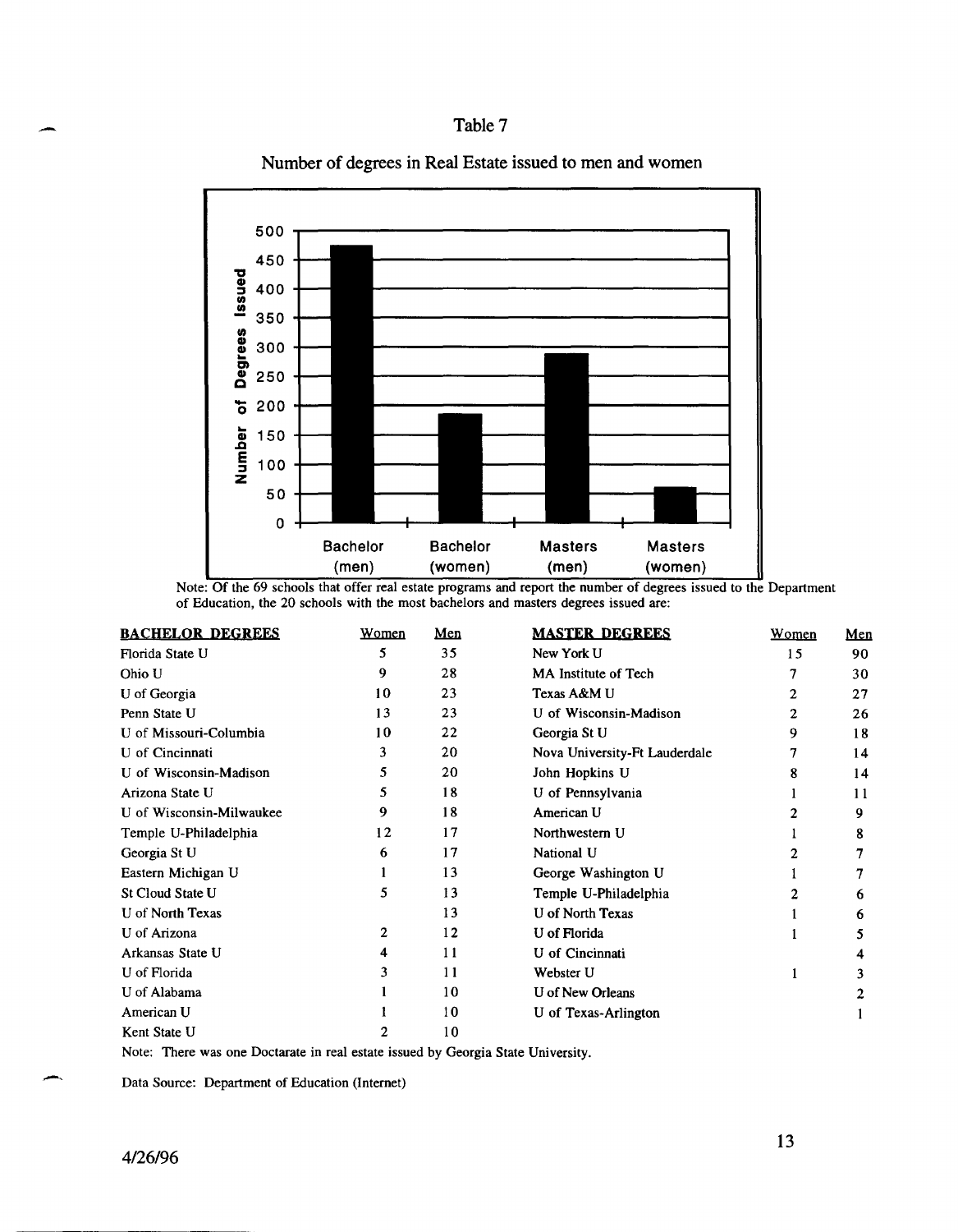#### Table 1

Real Estate Programs

|                                          | Bachelor<br>in<br>Real<br><b>Estate</b> | Associate<br>Degree in<br>Real<br>Estate | Masters or<br>Doctorate in<br>Real<br><b>Estate</b> | Certificate in<br>Real<br><b>Estate</b> | <b>AACSB</b><br>Accreditation |
|------------------------------------------|-----------------------------------------|------------------------------------------|-----------------------------------------------------|-----------------------------------------|-------------------------------|
| Alabama                                  |                                         |                                          |                                                     |                                         |                               |
| Chattahoochee Valley St Comm Coll        |                                         | 1                                        |                                                     |                                         |                               |
| Enterprise St Jr Coll                    |                                         | 1                                        |                                                     |                                         |                               |
| Jefferson St Comm Coll                   |                                         | 1                                        |                                                     |                                         |                               |
| John C Calhoun St Comm Coll              |                                         | 1                                        |                                                     |                                         |                               |
| Northeast Alabama St Comm Coll           |                                         | 1                                        |                                                     |                                         |                               |
| Sanford U                                | 1                                       |                                          |                                                     |                                         |                               |
| Snead State Jr Coll                      |                                         | 1                                        |                                                     |                                         |                               |
| U of Alabama                             | 1                                       |                                          | 1                                                   |                                         | 1                             |
| Wallace St Comm Coll                     |                                         | 1                                        |                                                     |                                         |                               |
| Alaska                                   |                                         |                                          |                                                     |                                         |                               |
| U of Alaska                              | 1                                       |                                          |                                                     |                                         | 1                             |
| <b>Arizona</b>                           |                                         |                                          |                                                     |                                         |                               |
| Arizona State U                          | 1                                       |                                          | $\mathbf{1}$                                        |                                         | 1                             |
| Glendale Comm Coll                       |                                         |                                          |                                                     |                                         |                               |
| Mesa Comm Coll                           |                                         |                                          |                                                     |                                         |                               |
| Phoenix Coll                             |                                         |                                          |                                                     |                                         |                               |
| Pima Comm Coll                           |                                         | 1                                        |                                                     | 1                                       |                               |
| Scottsdale Comm Coll<br>U of Arizona     |                                         | 1                                        |                                                     |                                         |                               |
|                                          | 1                                       |                                          |                                                     |                                         | 1                             |
| Arkansas<br>Arkansas State U             |                                         |                                          |                                                     |                                         |                               |
| U of Arkansas                            | 1<br>1                                  |                                          |                                                     |                                         | 1                             |
|                                          |                                         |                                          |                                                     |                                         |                               |
| <b>California</b><br>Allan Hancock Coll  |                                         |                                          |                                                     |                                         |                               |
| American River Coll                      |                                         | 1<br>1                                   |                                                     | 1                                       |                               |
| Antelope Valley Coll                     |                                         |                                          |                                                     | 1                                       |                               |
| <b>Bakersfield Coll</b>                  |                                         |                                          |                                                     | 1                                       |                               |
| <b>Barstow Coll</b>                      |                                         |                                          |                                                     |                                         |                               |
| <b>Butte Coll</b>                        |                                         |                                          |                                                     | 1                                       |                               |
| Cabrillo Coll                            |                                         | 1                                        |                                                     | 1                                       |                               |
| Califonia St Polytechnic U               | 1                                       |                                          |                                                     |                                         |                               |
| California St U-Dominguez Hills          | 1                                       |                                          |                                                     |                                         |                               |
| California St U-Fresno                   |                                         |                                          |                                                     |                                         | 1                             |
| California St U-Hayward                  |                                         |                                          |                                                     | 1                                       |                               |
| California St U-Los Angeles              |                                         |                                          | 1                                                   |                                         |                               |
| California St U-Northridge               | 1                                       |                                          |                                                     |                                         |                               |
| Califronia St U-Sacramento               | 1                                       |                                          | 1                                                   |                                         | 1                             |
| Chabot Coll                              |                                         | 1                                        |                                                     | 1                                       |                               |
| Chaffey Coll                             |                                         |                                          |                                                     |                                         |                               |
| Citrus Coll                              |                                         |                                          |                                                     | 1                                       |                               |
| City Coll of San Francisco               |                                         | 1                                        |                                                     | $\mathbf{1}$                            |                               |
| Coastline Comm Coll                      |                                         |                                          |                                                     |                                         |                               |
| Coll of Marin                            |                                         |                                          |                                                     |                                         |                               |
| Coll of San Mateo<br>Coll of the Canyons |                                         |                                          |                                                     | $\mathbf{1}$                            |                               |
| Coll of the Desert                       |                                         |                                          |                                                     | 1                                       |                               |
| Coll of the Redwoods                     |                                         |                                          |                                                     |                                         |                               |
| Coll of the Siskiyous                    |                                         |                                          |                                                     | 1                                       |                               |
| Compton Comm Coll                        |                                         |                                          |                                                     | 1                                       |                               |
| Cosumnes River Coll                      |                                         |                                          |                                                     |                                         |                               |
| Cuesta Coll                              |                                         |                                          |                                                     | $\mathbf{1}$                            |                               |
| De Anza Coll                             |                                         | 1                                        |                                                     | 1                                       |                               |
| Diable Valley Coll                       |                                         | 1                                        |                                                     |                                         |                               |

 $\overline{\phantom{0}}$ 

 $\overline{\phantom{0}}$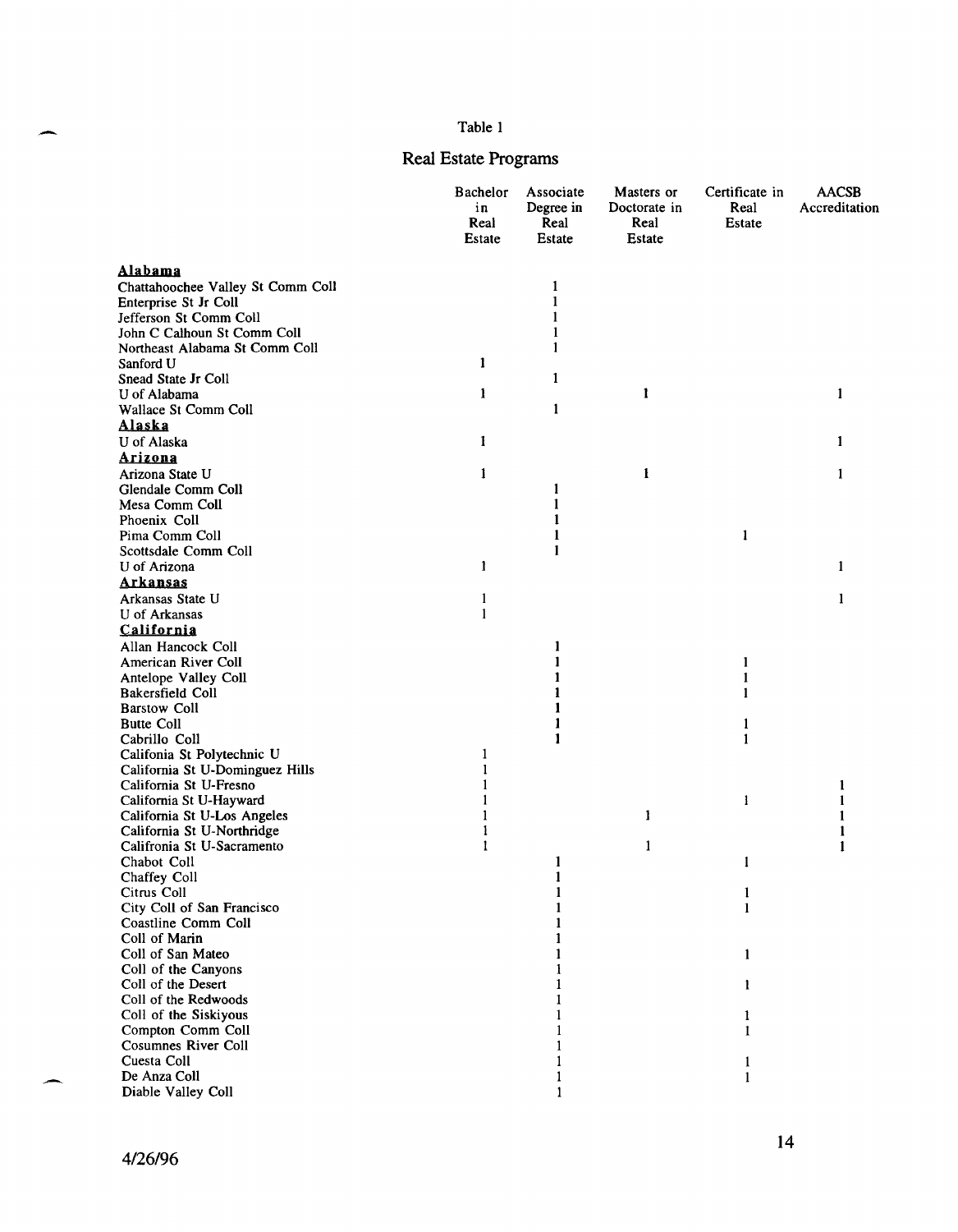|                                                  | Bachelor<br>in<br>Real<br>Estate | Associate<br>Degree in<br>Real<br>Estate | Masters or<br>Doctorate in<br>Real<br><b>Estate</b> | Certificate in<br>Real<br><b>Estate</b> | <b>AACSB</b><br>Accreditation |
|--------------------------------------------------|----------------------------------|------------------------------------------|-----------------------------------------------------|-----------------------------------------|-------------------------------|
|                                                  |                                  |                                          |                                                     |                                         |                               |
| East Los Angeles Coll                            |                                  | 1                                        |                                                     |                                         |                               |
| El Camino Coll                                   |                                  | 1                                        |                                                     |                                         |                               |
| Evergreen Valley Coll<br>Foothill Coll           |                                  |                                          |                                                     | 1                                       |                               |
| Fresno City Coll                                 |                                  |                                          |                                                     |                                         |                               |
| <b>Fullerton Coll</b>                            |                                  |                                          |                                                     |                                         |                               |
| Gavilan Coll                                     |                                  |                                          |                                                     |                                         |                               |
| Glendale Comm Coll                               |                                  |                                          |                                                     |                                         |                               |
| Golden Gate U                                    |                                  |                                          |                                                     |                                         |                               |
| Golden West Coll                                 |                                  |                                          |                                                     |                                         |                               |
| Grossmont Coll                                   |                                  |                                          |                                                     |                                         |                               |
| Hartnell Coll                                    |                                  |                                          |                                                     |                                         |                               |
| Imperial Valley Coll                             |                                  |                                          |                                                     |                                         |                               |
| Long Beach City Coll                             |                                  |                                          |                                                     |                                         |                               |
| Los Angeles City Coll<br>Los Angeles Harbor Coll |                                  |                                          |                                                     |                                         |                               |
| Los Angeles Mission Coll                         |                                  |                                          |                                                     |                                         |                               |
| Los Angeles Pierce Coll                          |                                  |                                          |                                                     | 1                                       |                               |
| Los Angeles Southwest Coll                       |                                  |                                          |                                                     |                                         |                               |
| Los Angeles Trade-Tech Coll                      |                                  |                                          |                                                     |                                         |                               |
| Los Angeles Valley Coll                          |                                  |                                          |                                                     | 1                                       |                               |
| Los Medanos Coll                                 |                                  |                                          |                                                     |                                         |                               |
| Marin Comm Coll                                  |                                  |                                          |                                                     | 1                                       |                               |
| Mendocino Coll                                   |                                  |                                          |                                                     |                                         |                               |
| Merced Coll                                      |                                  |                                          |                                                     | 1                                       |                               |
| Merrit Coll                                      |                                  |                                          |                                                     |                                         |                               |
| Miracosta Comm Coll                              |                                  |                                          |                                                     | 1                                       |                               |
| Mission Coll<br>Monterey Peninsula Coll          |                                  |                                          |                                                     |                                         |                               |
| Moorpark Coll                                    |                                  |                                          |                                                     | 1                                       |                               |
| Mt San Antonio Coll                              |                                  |                                          |                                                     | 1                                       |                               |
| Mt San Jactino Coll                              |                                  |                                          |                                                     |                                         |                               |
| Napa Valley Coll                                 |                                  | 1                                        |                                                     | 1                                       |                               |
| National U                                       | 1                                |                                          | 1                                                   |                                         |                               |
| Ohlone Coll                                      |                                  |                                          |                                                     |                                         |                               |
| Oxnard Coll                                      |                                  |                                          |                                                     | 1                                       |                               |
| Palomar Comm Coll                                |                                  |                                          |                                                     | I                                       |                               |
| Pasadena City Coll                               |                                  |                                          |                                                     |                                         |                               |
| Porterville Coll<br>Rancho Santiago Coll         |                                  |                                          |                                                     |                                         |                               |
| Riverside Comm Coll                              |                                  |                                          |                                                     |                                         |                               |
| Sacramento City Coll                             |                                  |                                          |                                                     |                                         |                               |
| Saddleback Coll                                  |                                  |                                          |                                                     |                                         |                               |
| San Bernardino Valley Coll                       |                                  |                                          |                                                     |                                         |                               |
| San Diego City Coll                              |                                  |                                          |                                                     |                                         |                               |
| San Diego Mesa Coll                              |                                  |                                          |                                                     |                                         |                               |
| San Diego Miramar Coll                           |                                  |                                          |                                                     |                                         |                               |
| San Diego St U                                   | 1                                |                                          | 1                                                   |                                         |                               |
| San Francisco St U                               | 1                                |                                          |                                                     |                                         | 1                             |
| San Jose City Coll                               |                                  |                                          |                                                     |                                         |                               |
| Santa Barbara City Coll<br>Santa Monica Coll     |                                  |                                          |                                                     |                                         |                               |
| Shasta Coll                                      |                                  |                                          |                                                     |                                         |                               |
| Sierra Comm Coll                                 |                                  |                                          |                                                     |                                         |                               |
|                                                  |                                  |                                          |                                                     |                                         |                               |

 $\overline{\phantom{a}}$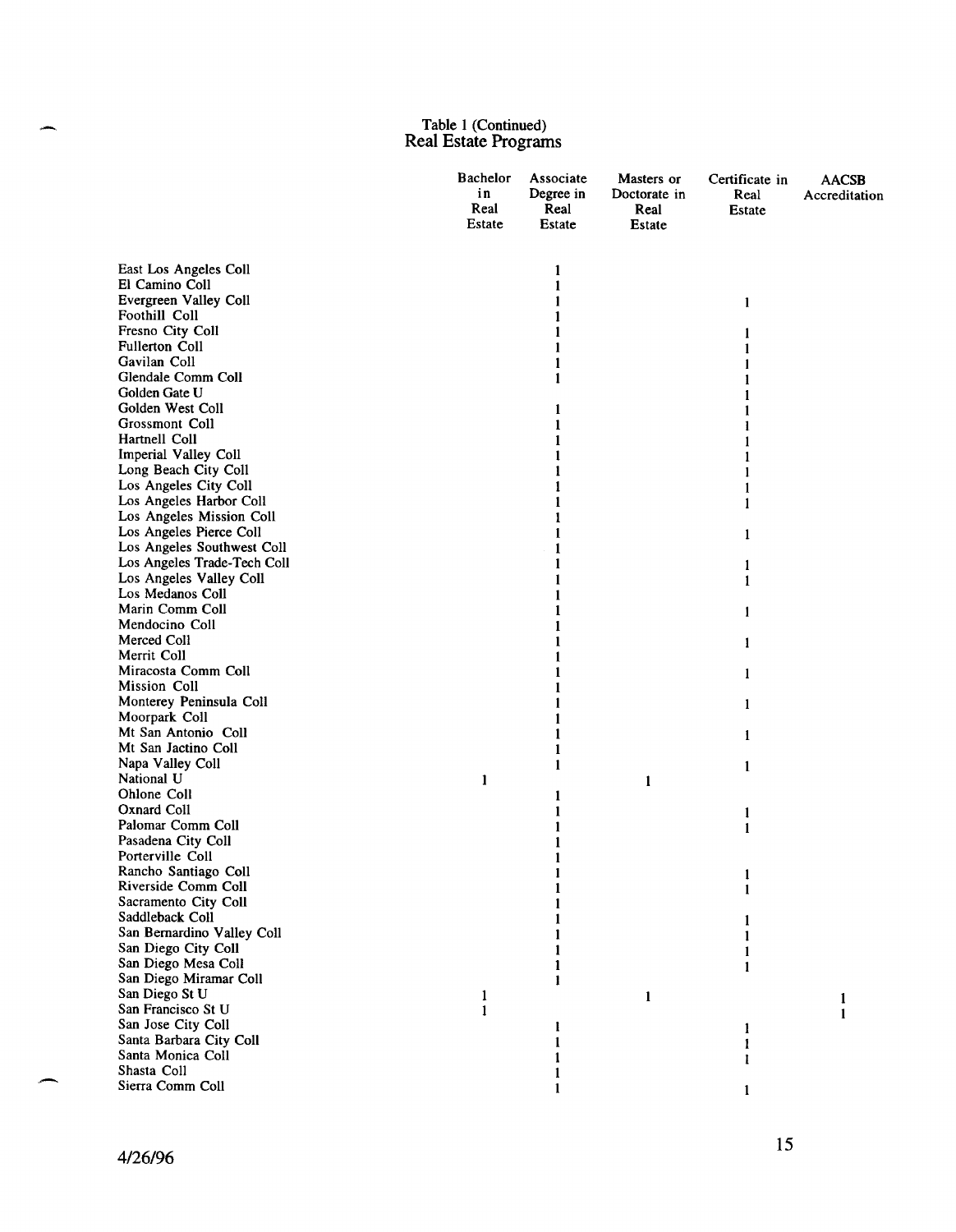|                                                         | Bachelor<br>in<br>Real<br>Estate | Associate<br>Degree in<br>Real<br>Estate | Masters or<br>Doctorate in<br>Real<br>Estate | Certificate in<br>Real<br>Estate | <b>AACSB</b><br>Accreditation |
|---------------------------------------------------------|----------------------------------|------------------------------------------|----------------------------------------------|----------------------------------|-------------------------------|
|                                                         |                                  |                                          |                                              |                                  |                               |
| Solano Comm Coll                                        |                                  | $\mathbf{1}$                             |                                              | 1                                |                               |
| Southwestern Coll                                       |                                  | 1                                        | $\mathbf{1}$                                 | $\mathbf{1}$                     |                               |
| U of California-Berkeley<br>U of California-Los Angeles |                                  |                                          | 1                                            | 1                                | 1<br>1                        |
| U of California-Riverside                               |                                  |                                          |                                              | 1                                |                               |
| U of California-San Diego                               |                                  |                                          |                                              | 1                                |                               |
| U of Southern California                                |                                  |                                          | 1                                            |                                  | 1                             |
| U of the Pacific                                        | 1                                |                                          |                                              |                                  | 1                             |
| Ventura Coll                                            |                                  | 1                                        |                                              | $\mathbf{1}$                     |                               |
| Victor Valley Coll                                      |                                  |                                          |                                              |                                  |                               |
| West Los Angeles Coll                                   |                                  | 1                                        |                                              |                                  |                               |
| West Valley Coll                                        |                                  | 1                                        |                                              | 1                                |                               |
| Yuba Coll                                               |                                  | 1                                        |                                              | 1                                |                               |
| Canada                                                  |                                  |                                          |                                              |                                  |                               |
| U du Quebec a Montreal                                  |                                  |                                          |                                              | 1                                |                               |
| McGill U                                                | 1                                |                                          |                                              |                                  |                               |
| McGill U                                                |                                  |                                          |                                              |                                  |                               |
| Colorado                                                |                                  |                                          |                                              |                                  |                               |
| Aims Comm Coll                                          |                                  |                                          |                                              | 1                                |                               |
| Arapahoe Comm Coll<br>Colorado State U                  | 1                                | 1                                        |                                              | 1                                | 1                             |
| Red Rocks Comm Coll                                     |                                  | 1                                        |                                              | 1                                |                               |
| U of Colorado-Boulder                                   | 1                                |                                          |                                              | 1                                |                               |
| U of Colorado-Colorado Springs                          |                                  |                                          |                                              |                                  |                               |
| U of Colorado-Denver                                    |                                  |                                          |                                              |                                  |                               |
| U of Denver                                             | 1                                |                                          | 1                                            |                                  | 1                             |
| Connecticut                                             |                                  |                                          |                                              |                                  |                               |
| Manchester Comm Coll                                    |                                  | 1                                        |                                              |                                  |                               |
| U of Connecticut                                        | 1                                |                                          | 1                                            |                                  | 1                             |
| U of Connecticut-Storrs                                 | 1                                |                                          |                                              |                                  |                               |
| District Of Columbia                                    |                                  |                                          |                                              |                                  |                               |
| American U                                              | 1                                |                                          | 1                                            | 1                                |                               |
| George Washington U                                     |                                  |                                          |                                              | 1                                | 1                             |
| <b>Florida</b>                                          |                                  |                                          |                                              |                                  |                               |
| <b>Brevard Comm Coll</b>                                |                                  | 1                                        |                                              |                                  |                               |
| <b>Broward Comm Coll</b>                                |                                  |                                          |                                              |                                  |                               |
| Daytona Beach Comm Coll                                 |                                  |                                          |                                              |                                  |                               |
| Edison Comm Coll<br>Florida Atlantic U                  | 1                                |                                          | $\mathbf{1}$                                 |                                  |                               |
| Florida Comm Coll-Jacksonville                          |                                  | 1                                        |                                              |                                  | 1                             |
| Florida International U                                 |                                  |                                          |                                              |                                  |                               |
| Florida State U                                         | 1                                |                                          |                                              |                                  |                               |
| Gulf Coast Comm Coll                                    |                                  | 1                                        |                                              |                                  |                               |
| Lake City Comm Coll                                     |                                  |                                          |                                              | 1                                |                               |
| Miami-Dade Comm Coll                                    |                                  |                                          |                                              |                                  |                               |
| Okaloosa-Walton Comm Coll                               |                                  |                                          |                                              | 1                                |                               |
| Pasco-Hernando Comm Coll                                |                                  |                                          |                                              | 1                                |                               |
| Polk Comm Coll                                          |                                  |                                          |                                              |                                  |                               |
| South Florida Comm Coll                                 |                                  |                                          |                                              |                                  |                               |
| St Petersburg Jr Coll                                   |                                  | 1                                        |                                              |                                  |                               |
| U of Florida<br>U of Miami                              | 1<br>1                           |                                          | $\mathbf{1}$                                 |                                  | 1                             |
|                                                         |                                  |                                          |                                              |                                  | 1                             |

 $\overline{\phantom{a}}$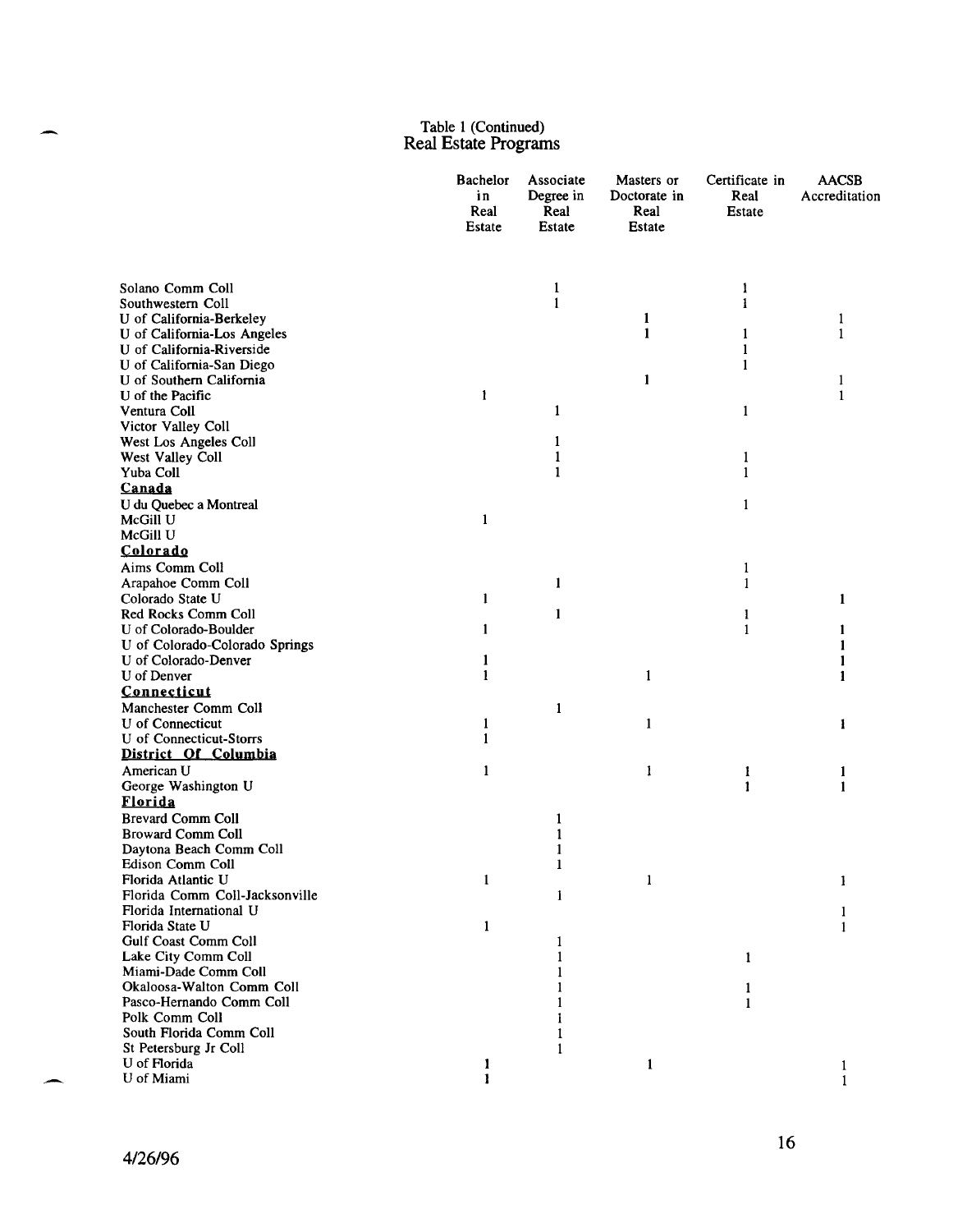|                                                  | Bachelor<br>in<br>Real<br>Estate | Associate<br>Degree in<br>Real<br>Estate | Masters or<br>Doctorate in<br>Real<br><b>Estate</b> | Certificate in<br>Real<br><b>Estate</b> | <b>AACSB</b><br>Accreditation |
|--------------------------------------------------|----------------------------------|------------------------------------------|-----------------------------------------------------|-----------------------------------------|-------------------------------|
| U of North Florida                               | $\mathbf{1}$                     |                                          |                                                     |                                         | 1                             |
| Valencia Comm Coll                               |                                  | 1                                        |                                                     |                                         |                               |
| <u>Georgia</u>                                   |                                  |                                          |                                                     |                                         |                               |
| Clark Atlanta U                                  |                                  |                                          | 1                                                   |                                         | 1                             |
| Georgia Institute of Tech                        |                                  |                                          |                                                     |                                         |                               |
| Georgia Southern U                               |                                  |                                          |                                                     |                                         |                               |
| Georgia St U                                     | 1                                |                                          | 1                                                   |                                         |                               |
| Morehouse Coll<br>U of Georgia                   | ı                                |                                          | 1                                                   |                                         |                               |
| West Georgia Coll                                | 1                                |                                          |                                                     |                                         | 1                             |
| <b>Hawaii</b>                                    |                                  |                                          |                                                     |                                         |                               |
| U of Hawaii-Manoa                                | 1                                |                                          |                                                     |                                         | 1                             |
| <b>Idaho</b>                                     |                                  |                                          |                                                     |                                         |                               |
| Boise State U                                    |                                  |                                          |                                                     |                                         | 1                             |
| Coll of Southern Idaho                           |                                  | 1                                        |                                                     |                                         |                               |
| <u>Illinois</u>                                  |                                  |                                          |                                                     |                                         |                               |
| Belleville Area Coll                             |                                  | 1                                        |                                                     |                                         |                               |
| <b>Black Hawk Coll</b>                           |                                  | 1                                        |                                                     |                                         |                               |
| Carl Sanburg Coll                                |                                  | 1                                        |                                                     |                                         |                               |
| Coll of DuPage                                   |                                  | 1                                        |                                                     | 1                                       |                               |
| Depaul U                                         |                                  |                                          | 1                                                   |                                         | 1                             |
| Elgin Comm Coll                                  |                                  |                                          |                                                     |                                         |                               |
| Highland Comm Coll                               |                                  |                                          |                                                     |                                         |                               |
| Illinois Central Coll                            |                                  |                                          |                                                     | 1                                       |                               |
| Joliet Jr Coll<br>Kankakee Comm Coll             |                                  |                                          |                                                     | 1                                       |                               |
| Lewis and Clark Comm Coll                        |                                  |                                          |                                                     | 1                                       |                               |
| Lincoln Land Comm Coll                           |                                  |                                          |                                                     | 1                                       |                               |
| Moraine Valley Comm Coll                         |                                  | 1                                        |                                                     |                                         |                               |
| Morton Coll                                      |                                  | 1                                        |                                                     | $\mathbf{1}$                            |                               |
| Northwestern U                                   |                                  |                                          |                                                     |                                         |                               |
| Oakton Comm Coll                                 |                                  | 1                                        |                                                     |                                         |                               |
| Parkland Coll                                    |                                  |                                          |                                                     | 1                                       |                               |
| Praire State Coll                                |                                  |                                          |                                                     | 1                                       |                               |
| Robert Morris Coll-Chicago                       |                                  |                                          |                                                     |                                         |                               |
| Rock Valley Coll                                 |                                  |                                          |                                                     | 1                                       |                               |
| South Suburban Coll                              |                                  | 1                                        |                                                     |                                         |                               |
| Southeastern Illinois Coll<br><b>Triton Coll</b> |                                  | 1                                        |                                                     |                                         |                               |
| U of Chicago                                     |                                  |                                          |                                                     | $\mathbf{I}$                            | 1                             |
| U of Illinois-Urbana Champaign                   | $\mathbf{1}$                     |                                          | 1                                                   |                                         | 1                             |
| Waubonsee Comm Coll                              |                                  | 1                                        |                                                     | 1                                       |                               |
| William Rainey Harper Coll                       |                                  | $\mathbf{1}$                             |                                                     | 1                                       |                               |
| Indiana                                          |                                  |                                          |                                                     |                                         |                               |
| <b>Ball State U</b>                              | 1                                |                                          |                                                     |                                         | 1                             |
| Indiana U Purdue-Indianapolis                    | l                                |                                          |                                                     |                                         |                               |
| Indiana U-Bloomington                            | 1                                |                                          | 1                                                   |                                         | 1                             |
| Vincennes U                                      |                                  | 1                                        |                                                     |                                         |                               |

-

.<br>م<sup>سيح</sup>ص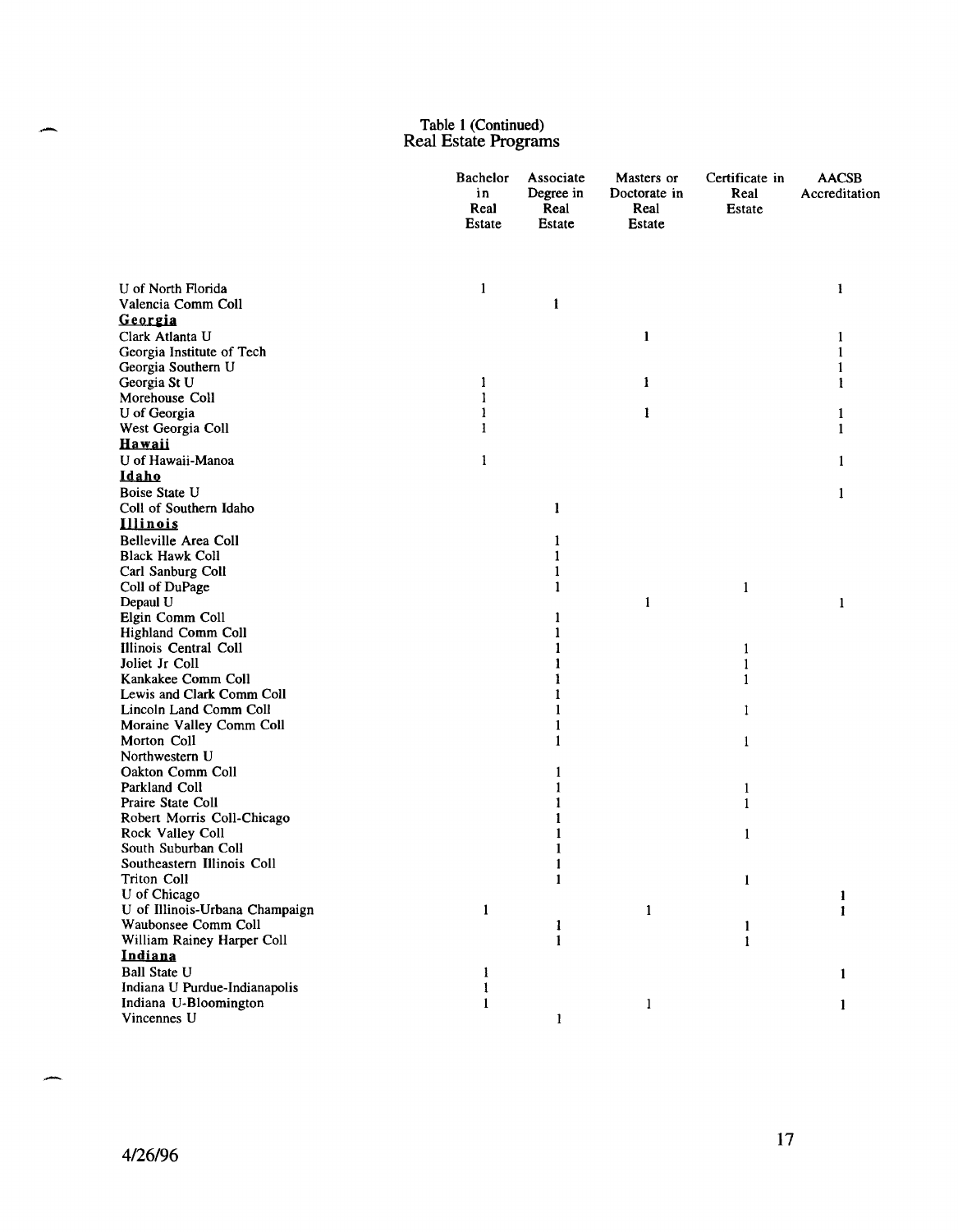|                                         | <b>Bachelor</b><br>in<br>Real<br>Estate | Associate<br>Degree in<br>Real<br>Estate | Masters or<br>Doctorate in<br>Real<br><b>Estate</b> | Certificate in<br>Real<br><b>Estate</b> | <b>AACSB</b><br>Accreditation |
|-----------------------------------------|-----------------------------------------|------------------------------------------|-----------------------------------------------------|-----------------------------------------|-------------------------------|
| <u>Iowa</u>                             |                                         |                                          |                                                     |                                         |                               |
| Des Moines Area Comm Coll               |                                         | 1                                        |                                                     |                                         |                               |
| Iowa Lakes Comm Coll                    |                                         | 1                                        |                                                     |                                         |                               |
| <b>Kansas</b>                           |                                         |                                          |                                                     |                                         |                               |
| <b>Butler Comm Coll</b>                 |                                         | 1                                        |                                                     |                                         |                               |
| Dodge City Comm Coll                    |                                         | 1                                        |                                                     |                                         |                               |
| Wichita State U                         | 1                                       |                                          | 1                                                   |                                         | 1                             |
| Kentucky                                |                                         |                                          |                                                     |                                         |                               |
| Ashland Comm Coll                       |                                         | 1                                        |                                                     |                                         |                               |
| Eastern Kentucky U                      | $\mathbf{1}$                            |                                          |                                                     |                                         |                               |
| Elizabethtown Comm Coll                 |                                         | 1                                        |                                                     |                                         |                               |
| Jefferson Comm Coll                     |                                         | 1                                        |                                                     |                                         |                               |
| Lexington Comm Coll<br>Morehead State U |                                         | 1                                        |                                                     |                                         |                               |
|                                         | 1<br>$\mathbf{1}$                       | 1                                        |                                                     |                                         |                               |
| Murray State U<br>Northern Kentucky U   |                                         | 1                                        |                                                     |                                         | 1                             |
| U of Kentucky                           |                                         |                                          |                                                     |                                         | 1                             |
| U of Kentucky-Ashland Comm Coll         |                                         | 1                                        |                                                     |                                         |                               |
| U of Kentucky-Elizabethtown Comm Coll   |                                         | 1                                        |                                                     |                                         |                               |
| U of Kentucky-Jefferson Comm Coll       |                                         |                                          |                                                     |                                         |                               |
| U of Kentucky-Lexington Comm Coll       |                                         |                                          |                                                     |                                         |                               |
| U of Kentucky-Madisonville comm Coll    |                                         |                                          |                                                     |                                         |                               |
| U of Kentucky-Paducah Comm Coll         |                                         | 1                                        |                                                     |                                         |                               |
| U of Kentucky-Prestonsburg Comm Coll    |                                         | 1                                        |                                                     |                                         |                               |
| U of KY - Comm Coll System              |                                         | 1                                        |                                                     |                                         |                               |
| Western Kentucky U                      |                                         | 1                                        |                                                     | 1                                       |                               |
| Louisiana                               |                                         |                                          |                                                     |                                         |                               |
| Lousiana State U                        | 1                                       |                                          | $\mathbf{1}$                                        |                                         | 1                             |
| Northeast Louisiana U                   | 1                                       |                                          |                                                     |                                         | 1                             |
| U of New Orleans                        | 1                                       |                                          | 1                                                   |                                         | 1                             |
| Maine                                   |                                         |                                          |                                                     |                                         |                               |
| Andover Coll                            |                                         | 1                                        |                                                     |                                         |                               |
| Casco Bay Coll<br>U of Maine            |                                         | 1                                        |                                                     |                                         |                               |
| U of Southern Maine                     |                                         | 1                                        |                                                     |                                         | 1                             |
| <b>Maryland</b>                         |                                         |                                          |                                                     |                                         |                               |
| Anne Arundel Comm Coll                  |                                         | 1                                        |                                                     |                                         |                               |
| Catonsville Comm Coll                   |                                         | 1                                        |                                                     | 1                                       |                               |
| <b>Charles County Comm Coll</b>         |                                         |                                          |                                                     | 1                                       |                               |
| Dundalk Comm Coll                       |                                         | 1                                        |                                                     |                                         |                               |
| Essex Comm Coll                         |                                         | 1                                        |                                                     |                                         |                               |
| John Hopkins U                          |                                         |                                          |                                                     | 1                                       |                               |
| Montgomery Coll-Takoma Park             |                                         | 1                                        |                                                     |                                         |                               |
| U of Baltimore                          | $\mathbf{1}$                            |                                          |                                                     | 1                                       | 1                             |
| Villa Julie Coll                        |                                         | 1                                        |                                                     |                                         |                               |
| <u>Massachusetts</u>                    |                                         |                                          |                                                     |                                         |                               |
| Bently Coll                             |                                         |                                          |                                                     | 1                                       | 1                             |
| Greenfield Comm Coll                    |                                         |                                          |                                                     | 1                                       |                               |
| Harvard U                               |                                         |                                          |                                                     |                                         | 1                             |
| MA Institute of Tech                    |                                         |                                          |                                                     | 1                                       | 1                             |
| Massachusetts Bay Comm Coll             |                                         |                                          |                                                     |                                         |                               |

Ā

щ,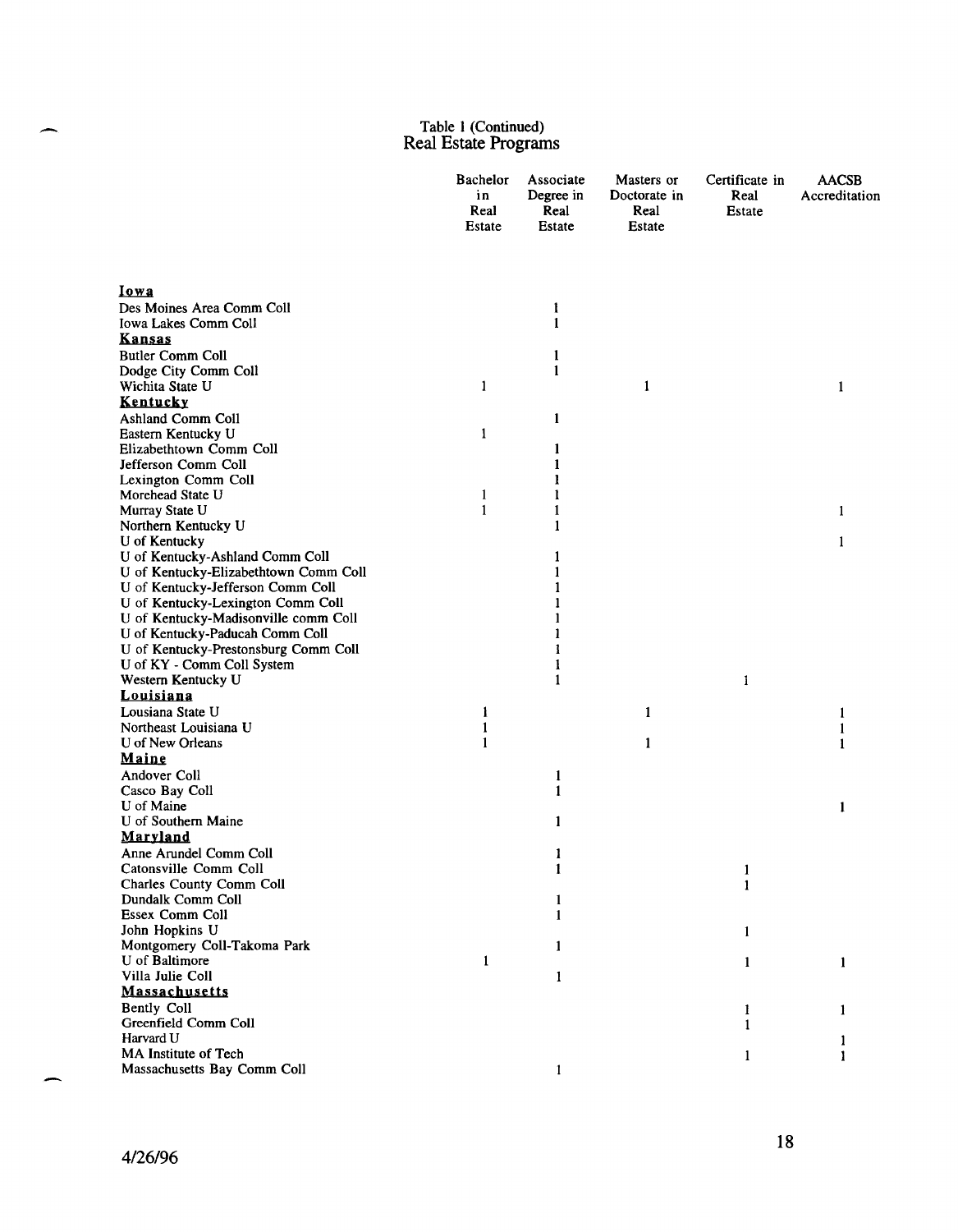|                                                   | <b>Bachelor</b><br>in<br>Real<br><b>Estate</b> | Associate<br>Degree in<br>Real<br>Estate | Masters or<br>Doctorate in<br>Real<br>Estate | Certificate in<br>Real<br>Estate | <b>AACSB</b><br>Accreditation |
|---------------------------------------------------|------------------------------------------------|------------------------------------------|----------------------------------------------|----------------------------------|-------------------------------|
| Nichols Coll                                      | 1                                              |                                          |                                              |                                  |                               |
| North Shore Comm Coll                             |                                                | 1                                        |                                              |                                  |                               |
| Northeastern U                                    |                                                | 1                                        |                                              |                                  |                               |
| Northern Essex Comm Coll                          |                                                |                                          |                                              |                                  |                               |
| Quincy Coll                                       |                                                |                                          |                                              |                                  |                               |
| Michigan                                          |                                                |                                          |                                              |                                  |                               |
| Delta Coll                                        |                                                | 1                                        |                                              |                                  |                               |
| Eastern Michigan U                                | 1                                              |                                          |                                              | 1                                | 1                             |
| Ferris State U                                    |                                                | 1                                        |                                              |                                  |                               |
| Henry Ford Comm Coll                              |                                                | ł                                        |                                              |                                  |                               |
| Lansing Comm Coll                                 |                                                | 1                                        |                                              | 1                                |                               |
| Michigan State U                                  |                                                |                                          |                                              |                                  | 1                             |
| U of Detroit Mercy                                |                                                |                                          |                                              |                                  |                               |
| U of Michigan                                     |                                                |                                          |                                              | $\mathbf{1}$                     | 1                             |
| Wayne County Comm Coll                            |                                                | 1                                        |                                              |                                  |                               |
| Western Michigan U                                | 1                                              |                                          |                                              |                                  | 1                             |
| <b>Minnesota</b>                                  |                                                |                                          |                                              |                                  |                               |
| Itasca Comm Coll                                  |                                                | 1                                        |                                              |                                  |                               |
| Mankato State U                                   | 1                                              |                                          |                                              |                                  |                               |
| St Cloud State U<br>U of Minnesota - Crookston    | 1                                              | 1                                        | 1                                            |                                  | 1                             |
| <b>Mississippi</b>                                |                                                |                                          |                                              |                                  |                               |
| Delta State U                                     | 1                                              |                                          |                                              |                                  |                               |
| East Mississippi Comm Coll                        |                                                | 1                                        |                                              |                                  |                               |
| Hinds Comm Coll                                   |                                                | 1                                        |                                              |                                  |                               |
| Mississippi State U                               | 1                                              |                                          |                                              |                                  | 1                             |
| Northwest Mississippi Comm Coll                   |                                                | 1                                        |                                              |                                  |                               |
| U of Mississippi                                  | 1                                              |                                          |                                              |                                  | ł                             |
| U of Southern Mississippi                         | 1                                              |                                          |                                              |                                  | 1                             |
| <u>Missouri</u>                                   |                                                |                                          |                                              |                                  |                               |
| Columbia Coll                                     | 1                                              |                                          |                                              |                                  |                               |
| Drury College                                     |                                                | 1                                        |                                              |                                  |                               |
| East Central Coll                                 |                                                | 1                                        |                                              |                                  |                               |
| Southwest Missouri St U                           | 1                                              |                                          |                                              |                                  | 1                             |
| St Louis Comm Coll-Florissant Valley              |                                                | 1                                        |                                              |                                  |                               |
| St Louis Comm Coll-Meramec                        |                                                | $\mathbf{1}$                             |                                              |                                  |                               |
| St Louis U                                        |                                                |                                          |                                              | 1                                | 1                             |
| U of Missouri-Columbia                            | 1                                              |                                          |                                              |                                  | 1                             |
| Webster U                                         | $\mathbf{1}$                                   |                                          | 1                                            |                                  |                               |
| Montana                                           |                                                |                                          |                                              |                                  |                               |
| Montana State U                                   |                                                |                                          |                                              |                                  | 1                             |
| <b>Nebraska</b>                                   |                                                |                                          |                                              |                                  |                               |
| McCook Comm Coll                                  |                                                | 1                                        |                                              |                                  |                               |
| Metropolitan Comm Coll                            |                                                | 1                                        |                                              |                                  |                               |
| Mid-Plains Comm Coll                              |                                                | 1                                        |                                              |                                  |                               |
| Northeast CommColl                                |                                                | 1                                        |                                              |                                  |                               |
| U of Nebraska-Kearney                             | 1                                              |                                          |                                              |                                  |                               |
| U of Nebraska-Omaha<br>Western Nebraska Comm Coll | $\mathbf{1}$                                   |                                          |                                              | $\mathbf{1}$                     | 1                             |
| <b>Nevada</b>                                     |                                                | 1                                        |                                              |                                  |                               |
| Comm Coll of Southern Nevada                      |                                                | $\mathbf{1}$                             |                                              |                                  |                               |
| Truckee Meadows Comm Coll                         |                                                | 1                                        |                                              |                                  |                               |
|                                                   |                                                |                                          |                                              |                                  |                               |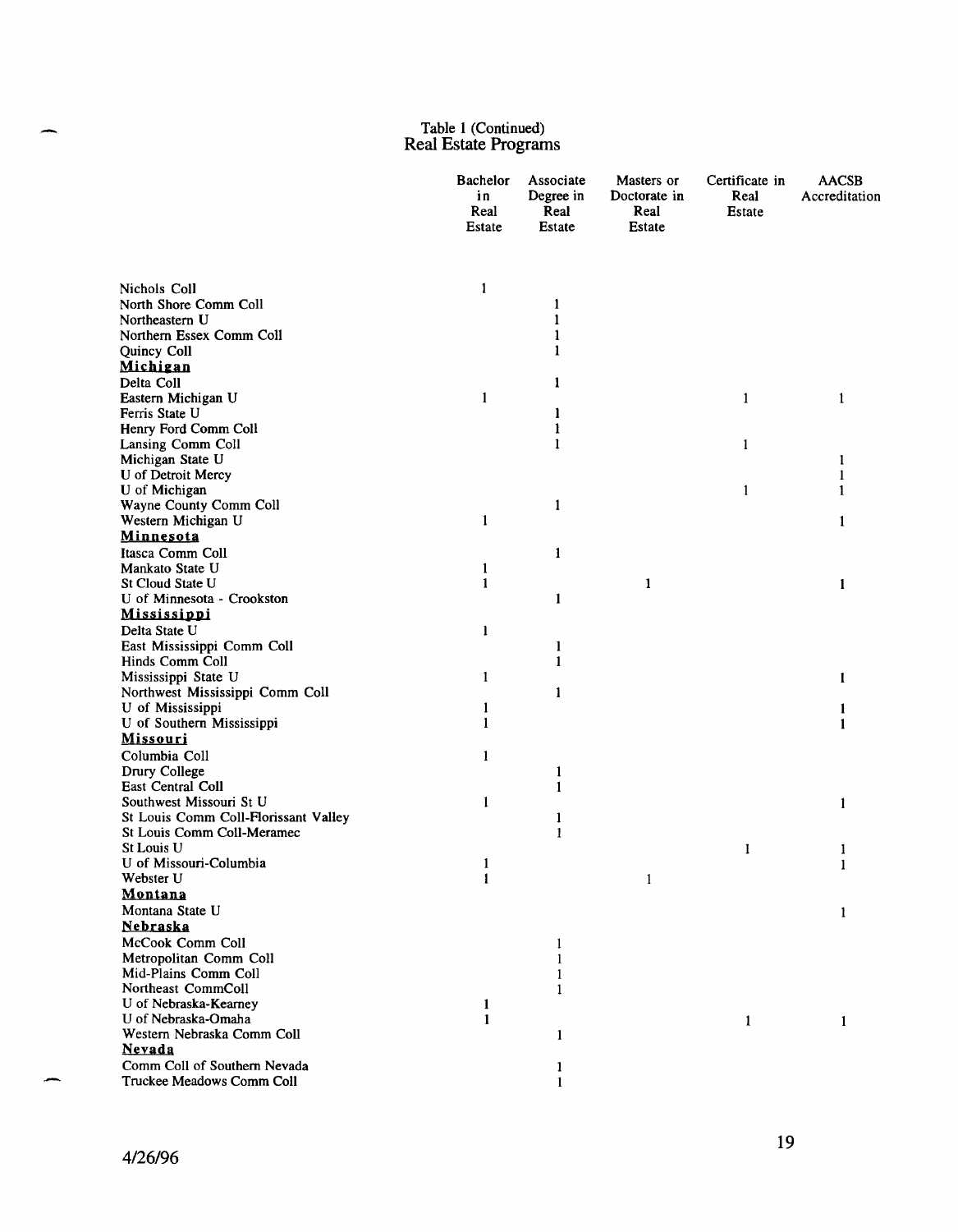|                                                             | Bachelor<br>in<br>Real<br>Estate | Associate<br>Degree in<br>Real<br>Estate | Masters or<br>Doctorate in<br>Real<br><b>Estate</b> | Certificate in<br>Real<br><b>Estate</b> | <b>AACSB</b><br>Accreditation |
|-------------------------------------------------------------|----------------------------------|------------------------------------------|-----------------------------------------------------|-----------------------------------------|-------------------------------|
| U of Nevada-Las Vegas                                       | 1                                |                                          |                                                     |                                         | 1                             |
| Western Nevada Comm Coll                                    |                                  | 1                                        |                                                     |                                         |                               |
| New Jersey                                                  |                                  |                                          |                                                     |                                         |                               |
| Bergen Comm Coll                                            |                                  | 1                                        |                                                     | 1                                       |                               |
| <b>Camden County Coll</b>                                   |                                  | 1                                        |                                                     |                                         |                               |
| Fairleigh Dickinson U                                       | 1                                |                                          |                                                     |                                         |                               |
| Ocean County Coll                                           |                                  | 1                                        |                                                     | 1                                       |                               |
| Raritan Valley Comm Coll                                    |                                  | 1                                        |                                                     |                                         |                               |
| Rutgers State U                                             |                                  |                                          | 1                                                   |                                         | 1                             |
| Rutgers State U Graduate Sch-Newark                         |                                  |                                          |                                                     |                                         | 1                             |
| Thomas Edison St Coll                                       | 1                                |                                          |                                                     |                                         |                               |
| New Mexico                                                  |                                  |                                          |                                                     |                                         |                               |
| Clovis Comm Coll                                            |                                  | 1                                        |                                                     | 1                                       |                               |
| Eastern New Mexico U                                        | 1                                | 1                                        |                                                     |                                         |                               |
| New Mexico Jr Coll                                          |                                  | 1                                        |                                                     |                                         |                               |
| New Mexico St U-Alamogordo                                  |                                  | 1                                        |                                                     |                                         |                               |
| New Mexico State U                                          | 1                                |                                          |                                                     |                                         | 1                             |
| San Juan Coll                                               |                                  | 1                                        |                                                     |                                         |                               |
| Santa Fe Comm Coll                                          |                                  | 1                                        |                                                     |                                         |                               |
| U of New Mexico-Valencia                                    |                                  |                                          |                                                     |                                         | 1                             |
| Wilmar Comm Coll                                            |                                  | 1                                        |                                                     |                                         |                               |
| New York                                                    |                                  |                                          |                                                     |                                         |                               |
| Baruch Coll-City U of New York                              |                                  |                                          |                                                     |                                         | 1                             |
| Borough of Manhattan Comm Coll<br>Columbia-Greene Comm Coll |                                  | 1                                        |                                                     |                                         |                               |
| Cornell U                                                   |                                  | 1                                        | 1                                                   |                                         |                               |
| <b>Five Towns Coll</b>                                      |                                  | 1                                        |                                                     |                                         | 1                             |
| Hudson Valley Comm Coll                                     |                                  | 1                                        |                                                     |                                         |                               |
| New York Institue of Tech                                   |                                  |                                          |                                                     | 1                                       |                               |
| New York U                                                  |                                  |                                          |                                                     | 1                                       | 1                             |
| Orange County Comm Coll                                     |                                  | 1                                        |                                                     |                                         |                               |
| Pace U                                                      | 1                                |                                          |                                                     |                                         |                               |
| Queensborough Comm Coll of the City U of NY                 |                                  | 1                                        |                                                     |                                         |                               |
| Rockland Comm Coll                                          |                                  |                                          |                                                     |                                         |                               |
| St U of NY Coll of Tech-Alfred                              |                                  |                                          |                                                     |                                         |                               |
| St U of Ny Coll of Tech-Canton                              |                                  |                                          |                                                     |                                         |                               |
| Suffolk County Comm Coll-Ammerman                           |                                  |                                          |                                                     |                                         |                               |
| Suffolk County Comm Coll-Eastern                            |                                  | L                                        |                                                     |                                         |                               |
| Suffolk County Comm Coll-Western                            |                                  | $\mathbf{1}$                             |                                                     |                                         |                               |
| Sullivan County Comm Coll                                   |                                  | 1                                        |                                                     |                                         |                               |
| Utica School of Commerce                                    |                                  | 1                                        |                                                     |                                         |                               |
| Westchester Comm Coll                                       |                                  | 1                                        |                                                     |                                         |                               |
| North Carolina                                              |                                  |                                          |                                                     |                                         |                               |
| Alamance Comm Coll                                          |                                  | 1                                        |                                                     |                                         |                               |
| Appalachian State U                                         | 1                                |                                          |                                                     |                                         | $\mathbf{1}$                  |
| <b>Brunswick Comm Coll</b>                                  |                                  | 1                                        |                                                     |                                         |                               |
| Catawba Valley Comm Coll                                    |                                  | 1                                        |                                                     |                                         |                               |
| Central Piedmont Comm Coll                                  |                                  | 1                                        |                                                     |                                         |                               |
| Coastal Carolina U<br>Coll of the Albemarle                 | 1                                |                                          |                                                     |                                         |                               |
| Durham Tech Comm Coll                                       |                                  |                                          |                                                     | 1                                       |                               |
| East Carolina U                                             | 1                                | 1                                        |                                                     |                                         |                               |
|                                                             |                                  |                                          |                                                     |                                         |                               |

 $\mathcal{A}^{\mathcal{A}}$ 

 $\overline{\phantom{a}}$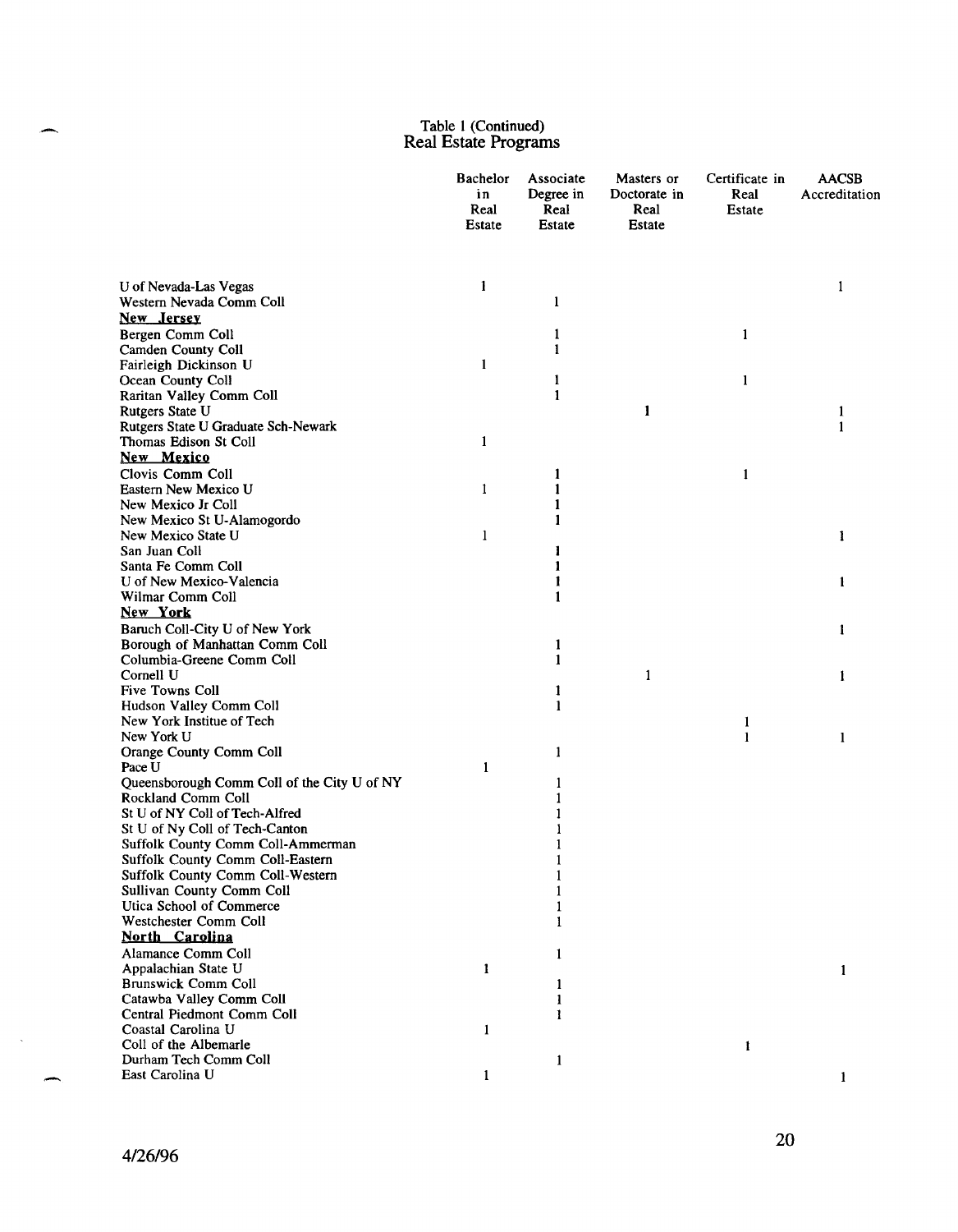|                                                                   | Bachelor<br>in<br>Real<br><b>Estate</b> | Associate<br>Degree in<br>Real<br>Estate | Masters or<br>Doctorate in<br>Real<br><b>Estate</b> | Certificate in<br>Real<br>Estate | <b>AACSB</b><br>Accreditation |
|-------------------------------------------------------------------|-----------------------------------------|------------------------------------------|-----------------------------------------------------|----------------------------------|-------------------------------|
| Edgecombe Comm Coll                                               |                                         | 1                                        |                                                     |                                  |                               |
| Fayetteville Tech Comm Coll                                       |                                         |                                          |                                                     |                                  |                               |
| Forsyth Tech Comm Coll                                            |                                         |                                          |                                                     |                                  |                               |
| Gaston Coll                                                       |                                         |                                          |                                                     |                                  |                               |
| Isothermal Comm Coll                                              |                                         |                                          |                                                     |                                  |                               |
| Mayland Comm Coll                                                 |                                         |                                          |                                                     |                                  |                               |
| Southwestern Comm Coll                                            |                                         |                                          |                                                     |                                  |                               |
| Surry Comm Coll                                                   |                                         |                                          |                                                     |                                  |                               |
| U of North Carolina-Chapel Hill<br>Wake Tech Comm Coll            |                                         |                                          | 1                                                   |                                  | 1                             |
| Western Piedmont Comm Coll                                        |                                         | 1                                        |                                                     |                                  |                               |
| North Dakota                                                      |                                         |                                          |                                                     |                                  |                               |
| <b>Bismarck State Coll</b>                                        |                                         | 1                                        |                                                     |                                  |                               |
| North Dakota St Coll of Science                                   |                                         | 1                                        |                                                     |                                  |                               |
| Ohio                                                              |                                         |                                          |                                                     |                                  |                               |
| Cincinnati St Tech and Comm Coll                                  |                                         | 1                                        |                                                     |                                  |                               |
| Cincinnati Technical Coll                                         |                                         | L                                        |                                                     |                                  |                               |
| Cleveland St U                                                    |                                         |                                          | $\mathbf{1}$                                        |                                  | 1                             |
| Columbus State Comm Coll                                          |                                         |                                          |                                                     |                                  |                               |
| Cuyahoga Comm Coll-District                                       |                                         |                                          |                                                     |                                  |                               |
| Cuyahoga Comm Coll-Eastern                                        |                                         |                                          |                                                     |                                  |                               |
| Cuyahoga Comm Coll-Metropolitan                                   |                                         |                                          |                                                     |                                  |                               |
| Cuyahoga Comm Coll-Western                                        |                                         | 1                                        |                                                     |                                  |                               |
| Dyke College                                                      | 1                                       |                                          |                                                     |                                  |                               |
| Edison State Comm Coll                                            |                                         | 1                                        |                                                     | 1                                |                               |
| Franklin U                                                        | 1                                       |                                          |                                                     |                                  |                               |
| Jefferson Tech Coll<br>Kent State U                               | 1                                       | 1                                        |                                                     |                                  |                               |
| Kent State U-Ashtabula                                            |                                         | 1                                        |                                                     |                                  | 1                             |
| Kent State U-Trumbull                                             |                                         |                                          |                                                     |                                  |                               |
| Lakeland Comm Coll                                                |                                         |                                          |                                                     | 1                                |                               |
| Lorain County Comm Coll                                           |                                         |                                          |                                                     | 1                                |                               |
| Miami U-Hamilton                                                  |                                         |                                          |                                                     |                                  |                               |
| Northwest State Comm Coll                                         |                                         | 1                                        |                                                     |                                  |                               |
| Ohio State U-Columbus                                             | 1                                       |                                          | 1                                                   |                                  | 1                             |
| Ohio U                                                            |                                         |                                          |                                                     |                                  | 1                             |
| Sinclair Comm Coll                                                |                                         | 1                                        |                                                     |                                  |                               |
| Southern Ohio Coll-Cincinnati                                     |                                         |                                          |                                                     |                                  |                               |
| Southern Ohio Coll-Fairfield                                      |                                         |                                          |                                                     |                                  |                               |
| Southern State Comm Coll                                          |                                         |                                          |                                                     |                                  |                               |
| Southwestern Coll of Business-Cincinnati<br>Terra State Comm Coll |                                         |                                          |                                                     |                                  |                               |
| Terra Technical Coll                                              |                                         |                                          |                                                     |                                  |                               |
| Tiffin U                                                          |                                         |                                          |                                                     |                                  |                               |
| U of Cincinnati                                                   | 1                                       |                                          | $\mathbf{1}$                                        | 1                                | 1                             |
| U of Cincinnati-Clermont Coll                                     |                                         |                                          |                                                     |                                  |                               |
| U of Cincinnati-Raymond Walters                                   | 1                                       | 1                                        |                                                     |                                  |                               |
| U of Rio Grande                                                   | 1                                       |                                          |                                                     |                                  |                               |
| U of Toledo                                                       |                                         | 1                                        |                                                     |                                  | 1                             |
| Oklahoma                                                          |                                         |                                          |                                                     |                                  |                               |
| Northeastern Oklahoma A&M Coll                                    |                                         | 1                                        |                                                     |                                  |                               |
| Oklahoma County Comm Coll                                         |                                         |                                          |                                                     |                                  |                               |
| Rogers State Coll                                                 |                                         |                                          |                                                     | 1                                |                               |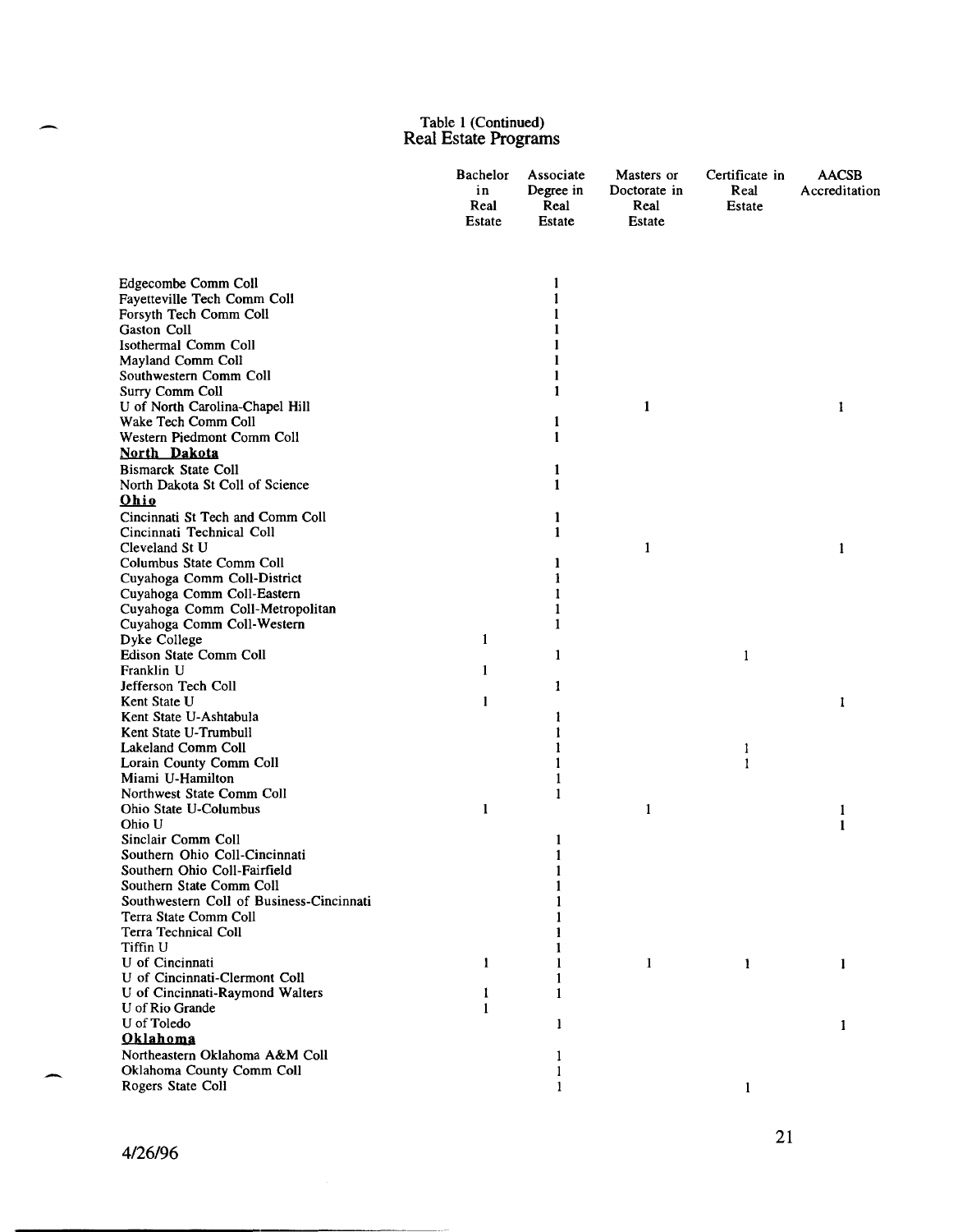|                                                                | Bachelor<br>in<br>Real<br><b>Estate</b> | Associate<br>Degree in<br>Real<br><b>Estate</b> | Masters or<br>Doctorate in<br>Real<br>Estate | Certificate in<br>Real<br><b>Estate</b> | <b>AACSB</b><br>Accreditation |
|----------------------------------------------------------------|-----------------------------------------|-------------------------------------------------|----------------------------------------------|-----------------------------------------|-------------------------------|
| Tulsa Jr Coll                                                  |                                         |                                                 |                                              |                                         |                               |
| U of Central Oklahoma                                          | 1                                       | 1                                               |                                              |                                         |                               |
| U of Oklahoma                                                  | 1                                       |                                                 |                                              |                                         | L                             |
| Western Oklahoma State Coll                                    |                                         | 1                                               |                                              |                                         |                               |
| <u>Oregon</u>                                                  |                                         |                                                 |                                              |                                         |                               |
| Chemeketa Comm Coll                                            |                                         | 1                                               |                                              | $\mathbf{1}$                            |                               |
| Clackamas Comm Coll                                            |                                         |                                                 |                                              |                                         |                               |
| Lane Comm Coll                                                 |                                         |                                                 |                                              |                                         |                               |
| Portland Comm Coll                                             |                                         |                                                 |                                              |                                         |                               |
| U of Oregon                                                    |                                         |                                                 |                                              |                                         | 1                             |
| <u>Pennsylvania</u>                                            |                                         |                                                 |                                              |                                         |                               |
| <b>Bucks County Comm Coll</b>                                  |                                         | 1                                               |                                              | 1                                       |                               |
| Clarion U of Penn                                              | 1                                       |                                                 |                                              |                                         |                               |
| Comm Coll of Allegheny County-Allegheny                        |                                         | 1                                               |                                              |                                         |                               |
| Comm Coll of Allegheny County-North                            |                                         | 1                                               |                                              |                                         |                               |
| Comm Coll of Allegheny County-South                            |                                         | 1                                               |                                              |                                         |                               |
| Comm Coll of Philadelphia                                      |                                         | 1                                               | 1                                            |                                         |                               |
| Duquesne U<br>Harrisburg Area Comm Coll                        | 1                                       |                                                 |                                              |                                         | 1                             |
| Lehigh County Comm Coll                                        |                                         |                                                 |                                              | $\mathbf{1}$                            |                               |
| Luzeme County Comm Coll                                        |                                         |                                                 |                                              |                                         |                               |
| Montgomery County Comm Coll                                    |                                         |                                                 |                                              | 1                                       |                               |
| Penn State U                                                   | 1                                       |                                                 | 1                                            |                                         | 1                             |
| Robert Morris Coll                                             |                                         |                                                 |                                              | 1                                       |                               |
| Shippensburg U                                                 |                                         |                                                 |                                              |                                         |                               |
| Temple U-Philadelphia                                          |                                         |                                                 | 1                                            |                                         |                               |
| U Center at Harrisburg                                         |                                         | $\mathbf{1}$                                    |                                              | 1                                       |                               |
| U of Pennsylvania                                              | 1                                       |                                                 | 1                                            |                                         | 1                             |
| <b>U</b> of Pittsburg                                          |                                         |                                                 |                                              | 1                                       | 1                             |
| Westmoreland County Comm Coll                                  |                                         | 1                                               |                                              |                                         |                               |
| York College of Penn                                           |                                         | 1                                               |                                              |                                         |                               |
| Rhode Island                                                   |                                         |                                                 |                                              |                                         |                               |
| Comm Coll of Rhode Island                                      |                                         | 1                                               |                                              |                                         |                               |
| U of Rhode Island<br>South Carolina                            |                                         |                                                 |                                              | 1                                       | 1                             |
|                                                                |                                         |                                                 |                                              |                                         |                               |
| Orangeburg-Calhoun Tech Coll<br>U of SC- Coastal Carolina Coll |                                         | 1                                               |                                              |                                         |                               |
| U of South Carolina                                            | 1<br>1                                  |                                                 | 1                                            |                                         | 1                             |
| U of South Carolina-Columbia                                   | 1                                       |                                                 |                                              |                                         |                               |
| <b>Tennessee</b>                                               |                                         |                                                 |                                              |                                         |                               |
| Columbia State Comm Coll                                       |                                         | 1                                               |                                              |                                         |                               |
| East Tennessee State U                                         | 1                                       |                                                 |                                              |                                         | 1                             |
| Jackson State Comm Coll                                        |                                         | 1                                               |                                              | 1                                       |                               |
| Memphis State U                                                | 1                                       |                                                 | 1                                            | 1                                       |                               |
| Middle Tennessee St U                                          | $\mathbf{1}$                            |                                                 | $\mathbf{1}$                                 |                                         | 1                             |
| Motlow State Comm Coll                                         |                                         | 1                                               |                                              |                                         |                               |
| The U of Memphis                                               |                                         |                                                 |                                              |                                         |                               |
| U of Memphis                                                   |                                         |                                                 |                                              |                                         | 1                             |
| U of Tenn - Knoxville                                          | 1                                       |                                                 |                                              |                                         | 1                             |
| Texas                                                          |                                         |                                                 |                                              |                                         |                               |
| Amarillo Coll                                                  |                                         | $\mathbf{1}$                                    |                                              | 1                                       |                               |
| Angelina Coll                                                  |                                         | $\mathbf{1}$                                    |                                              |                                         |                               |
| Angelo State U                                                 | 1                                       |                                                 |                                              |                                         |                               |

 $\overline{\phantom{m}}$ 

 $\overline{\phantom{0}}$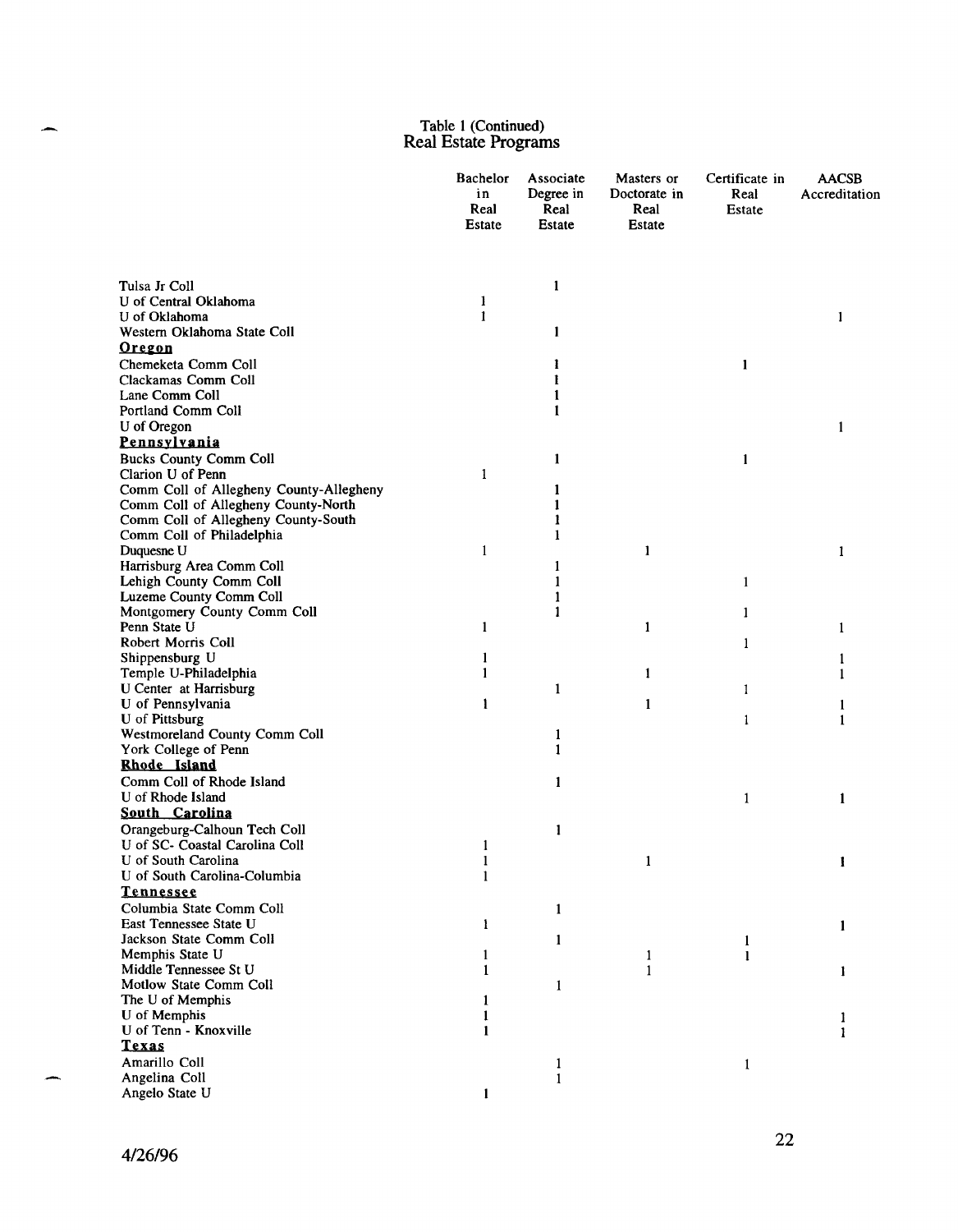|                                                    | <b>Bachelor</b><br>in<br>Real<br>Estate | Associate<br>Degree in<br>Real<br>Estate | Masters or<br>Doctorate in<br>Real<br><b>Estate</b> | Certificate in<br>Real<br>Estate | <b>AACSB</b><br>Accreditation |
|----------------------------------------------------|-----------------------------------------|------------------------------------------|-----------------------------------------------------|----------------------------------|-------------------------------|
| Austin Comm Coll                                   |                                         | 1                                        |                                                     |                                  |                               |
| Baylor U                                           | 1                                       |                                          |                                                     |                                  | 1                             |
| Bee County Coll                                    |                                         | 1                                        |                                                     |                                  |                               |
| Blinn Coll                                         |                                         | 1                                        |                                                     | $\mathbf{1}$                     |                               |
| <b>Brazosport Coll</b>                             |                                         | 1                                        |                                                     |                                  |                               |
| Central Texas Coll<br>Cisco Jr Coll                |                                         |                                          |                                                     |                                  |                               |
| Coll of the Mainland                               |                                         |                                          |                                                     |                                  |                               |
| Collin County Comm Coll                            |                                         |                                          |                                                     |                                  |                               |
| Del Mar Coll                                       |                                         |                                          |                                                     |                                  |                               |
| El Paso Comm Coll                                  |                                         |                                          |                                                     |                                  |                               |
| Galveston Coll                                     |                                         |                                          |                                                     |                                  |                               |
| <b>Grayson County Coll</b>                         |                                         |                                          |                                                     |                                  |                               |
| Hill Coll of the Hill Jr Coll Ditrict              |                                         |                                          |                                                     |                                  |                               |
| Houston Comm Coll System                           |                                         |                                          |                                                     |                                  |                               |
| Kilgore Coll                                       |                                         |                                          |                                                     |                                  |                               |
| Laredo Comm Coll                                   |                                         |                                          |                                                     |                                  |                               |
| McLennan Comm Coll                                 |                                         |                                          |                                                     | $\mathbf{1}$                     |                               |
| Midland Coll                                       |                                         |                                          |                                                     |                                  |                               |
| Navarro Coll<br>North Central Texas Coll           |                                         |                                          |                                                     |                                  |                               |
| Northeast Texas Comm Coll                          |                                         |                                          |                                                     |                                  |                               |
| Odessa Coll                                        |                                         |                                          |                                                     |                                  |                               |
| Panola Jr Coll                                     |                                         |                                          |                                                     | 1                                |                               |
| Paris Jr Coll                                      |                                         |                                          |                                                     | $\mathbf{1}$                     |                               |
| Richland Coll                                      |                                         |                                          |                                                     |                                  |                               |
| San Antonio Coll                                   |                                         |                                          |                                                     |                                  |                               |
| San Jacinto Coll-North                             |                                         | 1                                        |                                                     |                                  |                               |
| San Jacinto Coll-South                             |                                         | 1                                        |                                                     |                                  |                               |
| San Jactino Coll-Central                           |                                         | 1                                        |                                                     | 1                                |                               |
| Schreiner Coll                                     | 1                                       |                                          |                                                     |                                  |                               |
| South Plains College                               |                                         | 1                                        |                                                     |                                  |                               |
| Southern Methodist U                               | 1                                       |                                          |                                                     |                                  |                               |
| St Philips Coll                                    |                                         | 1                                        |                                                     | 1                                |                               |
| <b>Tarrant County Jr Coll</b><br>Temple Jr College |                                         | 1<br>1                                   |                                                     | 1                                |                               |
| Texarkana Coll                                     |                                         | 1                                        |                                                     |                                  |                               |
| Texas A&I U                                        | 1                                       |                                          |                                                     |                                  |                               |
| Texas A&M U                                        | $\mathbf{1}$                            |                                          | 1                                                   |                                  |                               |
| Texas Christian U                                  | 1                                       |                                          |                                                     |                                  | 1                             |
| Texas Tech U                                       | 1                                       |                                          | 1                                                   |                                  | 1                             |
| Trinity Valley Comm Coll                           |                                         | 1                                        |                                                     |                                  |                               |
| Tyler Jr Coll                                      |                                         | 1                                        |                                                     | 1                                |                               |
| <b>U</b> of Houston                                |                                         |                                          |                                                     |                                  |                               |
| U of Houston-Downtown                              | 1                                       |                                          |                                                     |                                  | 1                             |
| U of North Texas                                   |                                         |                                          | 1                                                   |                                  |                               |
| U of Texas-Arlington                               |                                         |                                          | 1                                                   |                                  |                               |
| U of Texas-Austin<br>U of Texas-El Paso            |                                         |                                          | 1                                                   |                                  |                               |
| Victoria Coll                                      | 1                                       |                                          |                                                     |                                  |                               |
| <b>Utah</b>                                        |                                         | 1                                        |                                                     |                                  |                               |
| U of Utah                                          |                                         |                                          |                                                     |                                  |                               |
| Utah Valley Comm Coll                              |                                         | 1                                        | 1                                                   | $\mathbf{1}$                     | 1                             |
|                                                    |                                         |                                          |                                                     |                                  |                               |

÷,

-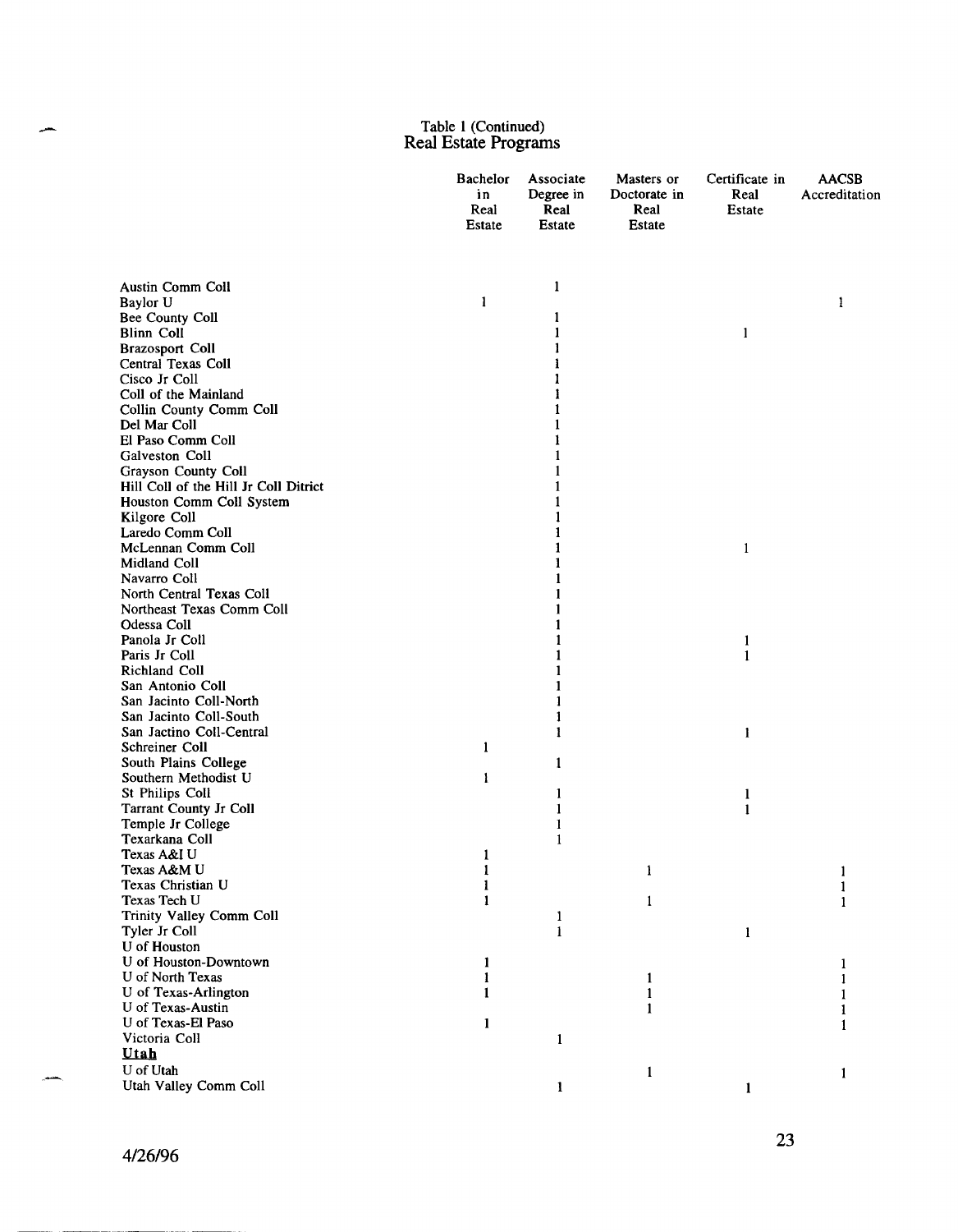|                                    | Bachelor<br>in<br>Real<br>Estate | Associate<br>Degree in<br>Real<br><b>Estate</b> | Masters or<br>Doctorate in<br>Real<br>Estate | Certificate in<br>Real<br>Estate | <b>AACSB</b><br>Accreditation |
|------------------------------------|----------------------------------|-------------------------------------------------|----------------------------------------------|----------------------------------|-------------------------------|
|                                    |                                  |                                                 |                                              |                                  |                               |
| <u>Virginia</u>                    |                                  |                                                 |                                              |                                  |                               |
| Christopher Newport U              | 1                                |                                                 |                                              |                                  |                               |
| National Business Coll-Main Branch |                                  | $\mathbf{1}$                                    |                                              |                                  |                               |
| Northern Virginia Comm Coll        |                                  | 1                                               |                                              | 1                                |                               |
| <b>Tidewater Comm Coll</b>         |                                  | 1                                               |                                              |                                  |                               |
| U of Richmond                      | 1                                | 1                                               |                                              | $\mathbf{1}$                     | 1                             |
| U of Virginia                      |                                  |                                                 |                                              |                                  | 1                             |
| Virginia Commonwealth U            | 1                                |                                                 | 1                                            |                                  | 1                             |
| Wytheville Comm Coll               |                                  | 1                                               |                                              |                                  |                               |
| Washington                         |                                  |                                                 |                                              |                                  |                               |
| <b>Bellevue Comm Coll</b>          |                                  | 1                                               |                                              |                                  |                               |
| Clark Coll                         |                                  | 1                                               |                                              |                                  |                               |
| Columbia Basin Comm Coll           |                                  | 1                                               |                                              |                                  |                               |
| Eastern Washington U               |                                  |                                                 | 1                                            |                                  |                               |
| <b>Everett Comm Coll</b>           |                                  |                                                 |                                              | 1                                |                               |
| Green River Comm Coll              |                                  | 1                                               |                                              | 1                                |                               |
| Lower Columbia Coll                |                                  |                                                 |                                              |                                  |                               |
| North Seattle Comm Coll            |                                  |                                                 |                                              | 1                                |                               |
| Olympic Coll                       |                                  |                                                 |                                              | 1                                |                               |
| Peninsula Coll                     |                                  |                                                 |                                              |                                  |                               |
| Pierce Coll                        |                                  |                                                 |                                              | 1                                |                               |
| Shoreline Comm Coll                |                                  | 1                                               |                                              | $\mathbf{1}$                     |                               |
| Spokeline Falls Comm Coll          |                                  | 1                                               |                                              |                                  |                               |
| Washington State U                 | 1                                |                                                 |                                              |                                  | 1                             |
| Whatcom Comm Coll                  |                                  | 1                                               |                                              |                                  |                               |
| West Viriginia                     |                                  |                                                 |                                              |                                  |                               |
| Davis and Elkins Coll              |                                  | 1                                               |                                              |                                  |                               |
| Marshall U                         |                                  | 1                                               |                                              | 1                                |                               |
| <b>Wisconsin</b>                   |                                  |                                                 |                                              |                                  |                               |
| Chippewa Valley Tech Coll          |                                  |                                                 |                                              |                                  |                               |
| Fox Valley Tech Coll               |                                  |                                                 |                                              |                                  |                               |
| Madison Area Tech Coll             |                                  |                                                 |                                              |                                  |                               |
| Milwaukee Area Tech Coll           |                                  |                                                 |                                              |                                  |                               |
| Nicolet Area Tech Coll             |                                  | 1                                               |                                              |                                  |                               |
| U of Wisconsin-Madison             | 1                                |                                                 | 1                                            |                                  | 1                             |
| U of Wisconsin-Milwaukee           | 1                                |                                                 |                                              |                                  | 1                             |
| Waukesha County Tech Coll          |                                  | 1                                               |                                              |                                  |                               |

Data Sources: American Assembly of Collegiate Schools of Business (1993-1994), *Barron's Profiles of American Colleges (1995), Peterson's Guide to Two-Year Colleges* (1995), *Peterson's Guide to Four-Year Colleges* (1995), *The College Blue Book: Degrees Offered by College and Subject* (1993), *Peterson's Graduate Programs in Business, Education, Health, and Law (1993).* 

 $\overline{\phantom{a}}$ 

للعد